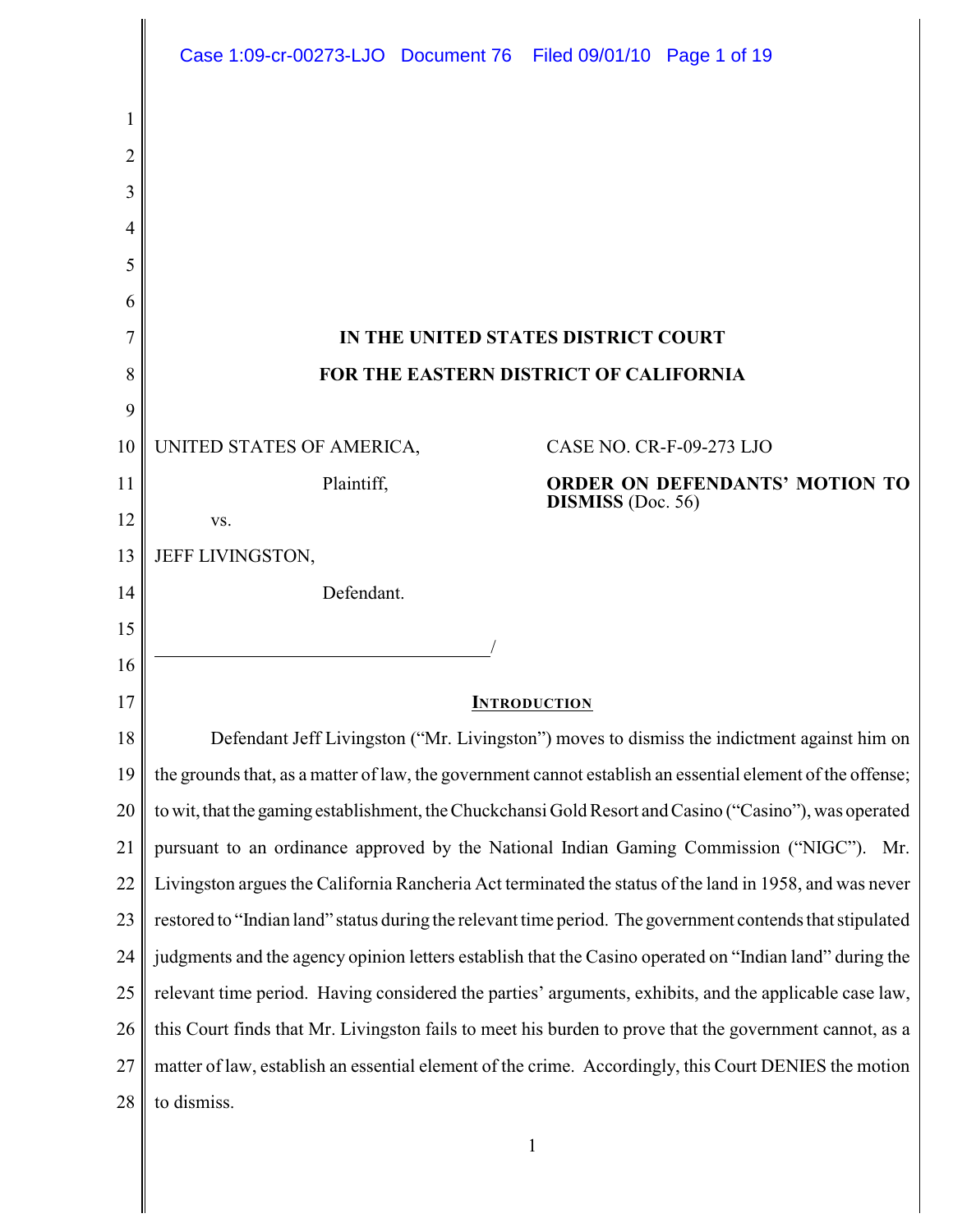|                | Case 1:09-cr-00273-LJO  Document 76  Filed 09/01/10  Page 2 of 19                                                                                                                  |
|----------------|------------------------------------------------------------------------------------------------------------------------------------------------------------------------------------|
| 1              | <b>BACKGROUND</b>                                                                                                                                                                  |
| $\overline{2}$ | <b>Charges and Ordinance</b>                                                                                                                                                       |
| 3              | Mr. Livingston is charged with two counts of violating 18 U.S.C. §1168(b), entitled "theft by an                                                                                   |
| 4              | officer or employee of a gaming establishment on Indian lands." 18 U.S.C. §1168(b) reads:                                                                                          |
| 5              | Whoever, being an officer, employee, or individual licensee of a gaming establishment<br>operated by or for or licensed by an Indian tribe pursuant to an ordinance or resolution  |
| 6              | approved by the National Indian Gaming Commission, embezzles, abstracts, purloins,<br>willfully misapplies, or takes and carries away with intent to steal, any moneys, funds,     |
| 7              | assets, or other property of such establishment of a value in excess of \$1,000 shall be<br>fined not more than \$1,000,000 or imprisoned for not more than twenty years, or both. |
| 8              |                                                                                                                                                                                    |
| 9              | Each count alleges that Mr. Livingston was an employee of a gaming establishment, Casino, operated                                                                                 |
| 10             | by an Indian tribe, the Picayune Rancheria of the Chukchansi Indians ("Tribe"), pursuant to an ordinance                                                                           |
| 11             | approved by the NIGC, and that Mr. Livingston stole from the Casino. The indictment charges Mr.                                                                                    |
| 12             | Livingston with theft on or about May 2007 and July 2007.                                                                                                                          |
| 13             | The question presented in this motion is whether the Casino was operated by the Tribe "pursuant"                                                                                   |
| 14             | to an ordinance or resolution approved by the National Indian Gaming Commission" as required by the                                                                                |
| 15             | statute. It is undisputed that Tribe passed a gaming ordinance, Resolution No. 1996-08, on June 24,                                                                                |
| 16             | 1996, and that the NIGC approved the Tribe's gaming ordinance on June 27, 1996. The NIGC's June                                                                                    |
| 17             | 27, 1996 ordinance approval letter explains that "scope of the [NIGC] Chairman's review and approval                                                                               |
| 18             | is limited to the requirements of the IGRA and the NICG regulations." The letter cautions the Tribe:                                                                               |
| 19             | "It is important to note that the gaming ordinance is approved for gaming only on Indian lands as defined                                                                          |
| 20             | in the IGRA."                                                                                                                                                                      |
| 21             | Mr. Livingston argues that the NIGC approval is limited, and applies only to the extent that the                                                                                   |
| 22             | Casino was on "Indian land" during the relevant times of the indictment. Mr. Livingston contends that                                                                              |
| 23             | the Casino was not on Indian land during the relevant time period, because the Indian land status was                                                                              |
| 24             | terminated and not restored until it was placed back into trust on July 31, 2007. Mr. Livingston submits                                                                           |
| 25             | that because the land on which the Casino sits was not Indian land during the relevant time period, it was                                                                         |
| 26             | not a gaming establishment operating pursuant to the NIGC's approval, which approved "gaming only                                                                                  |
| 27             | on Indian lands." Mr. Livingston concludes that because the Casino was not operated pursuant to an                                                                                 |
| 28             | ordinance approved by the NIGC, the government cannot state an essential element of the crime.                                                                                     |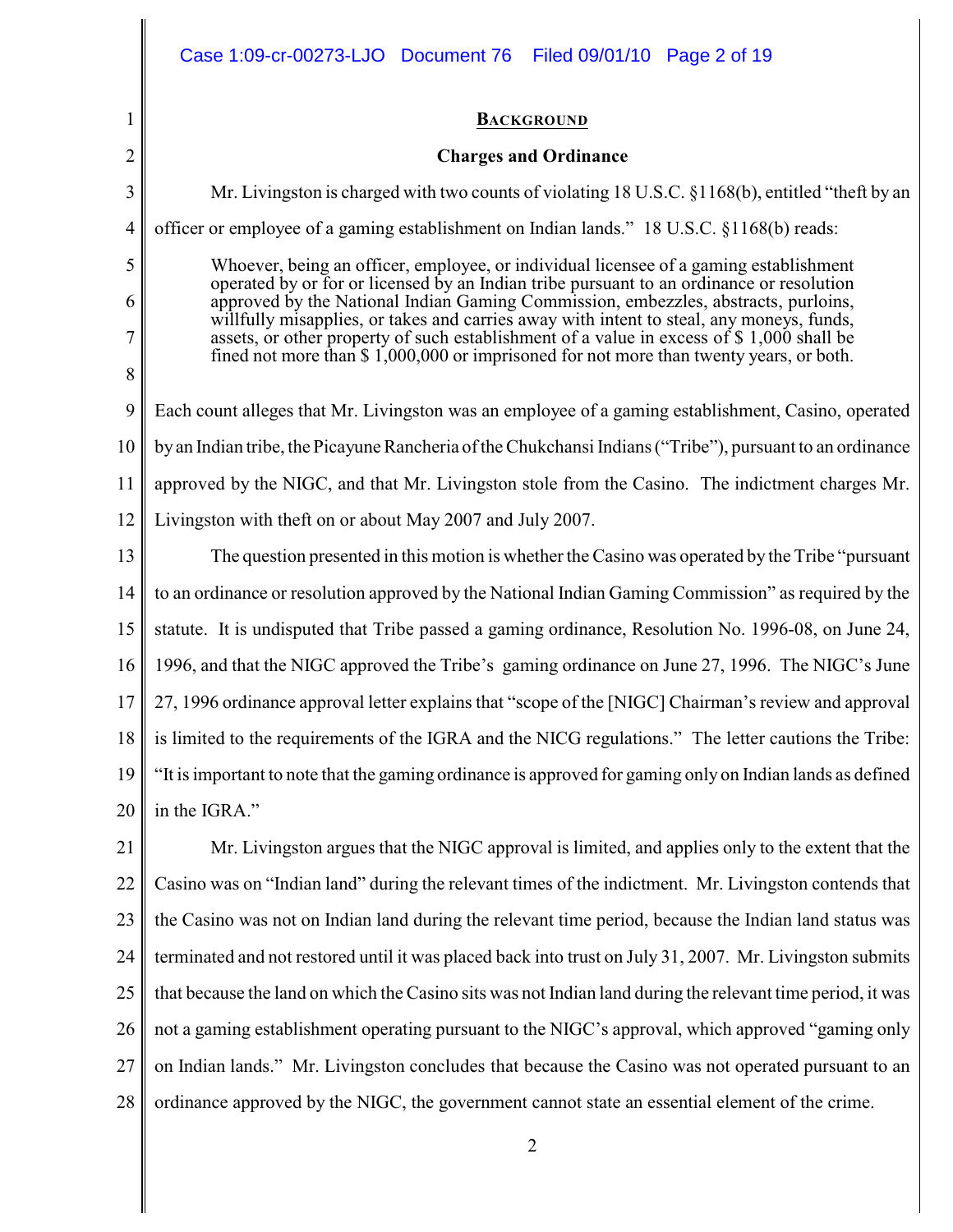#### Case 1:09-cr-00273-LJO Document 76 Filed 09/01/10 Page 3 of 19

3

5

4 6 The government maintains that the Casino was operated by the Tribe pursuant to NIGC's approval of the Tribe's gaming ordinance. The government argues that the June 27, 1996 letter was not conditional, and approved the gaming at the Casino. The government further argues that the Casino land qualified as "Indian land" based on the restoration of its rancheria status by *Tille Hardwick et al. v. United States*, No. C-79-1710 SW (N.D. Cal. 1979) ("*Hardwick*") litigation. The government also relies on government opinion letters that conclude that the Casino was on Indian land during the relevant period of time.

8

7

9 To resolve the issue presented, this Court considers the history of the Casino land in question, the *Hardwick* litigation, the NIGC approval and federal opinion letters, and the post-*Hardwick* decisions.

10

#### **Creation and Termination of Trust**

11 12 13 14 The Picayune Rancheria was first established by Executive Order of April 24, 1912, issued by President William H. Taft. The Executive Order, *inter alia*, designated 80 acres of land in Madera County to be held in trust by the United States for "Indian use." The land was occupied by one family, who did not form a tribal government or seek recognition as a tribal entity.

15 16 17 18 19 20 In1958, Congress passed the California Rancheria Act, Public Law 85-671, 72 Stat. 619, to terminate the trust relationship between the United States and numerous Indian parcels in California, including the Picayune Rancheria. Under the California Rancheria Act, Congress terminated the alienation restrictions and distributed in fee simple title to the land that comprised the rancheria. The federal trust relationship with the land was officially terminated in 1966. The land was distributed and the parcels were eventually sold to non-Indians.

21

## *Hardwick* **Litigation and Tribal Organization**

22 23 24 25 26 27 28 In 1979, a class action lawsuit was filed in the Northern District of California to challenge the termination of the trust relationship under the California Rancheria Act. *Tille Hardwick et al. v. United States*, No. C-79-1710 SW (N.D. Cal. 1979) ("*Hardwick*"). *Hardwick* purportedly was filed on behalf of individual members of rancherias, and 34 terminated rancherias, including the Picayune Rancheria. The rancherias sought, among other things, to "unterminate" each of the subject rancherias and to hold the same in trust for the benefit of the Indians of the original Rancheria; and for the subject rancherias to be treated as Indian reservations in all respects.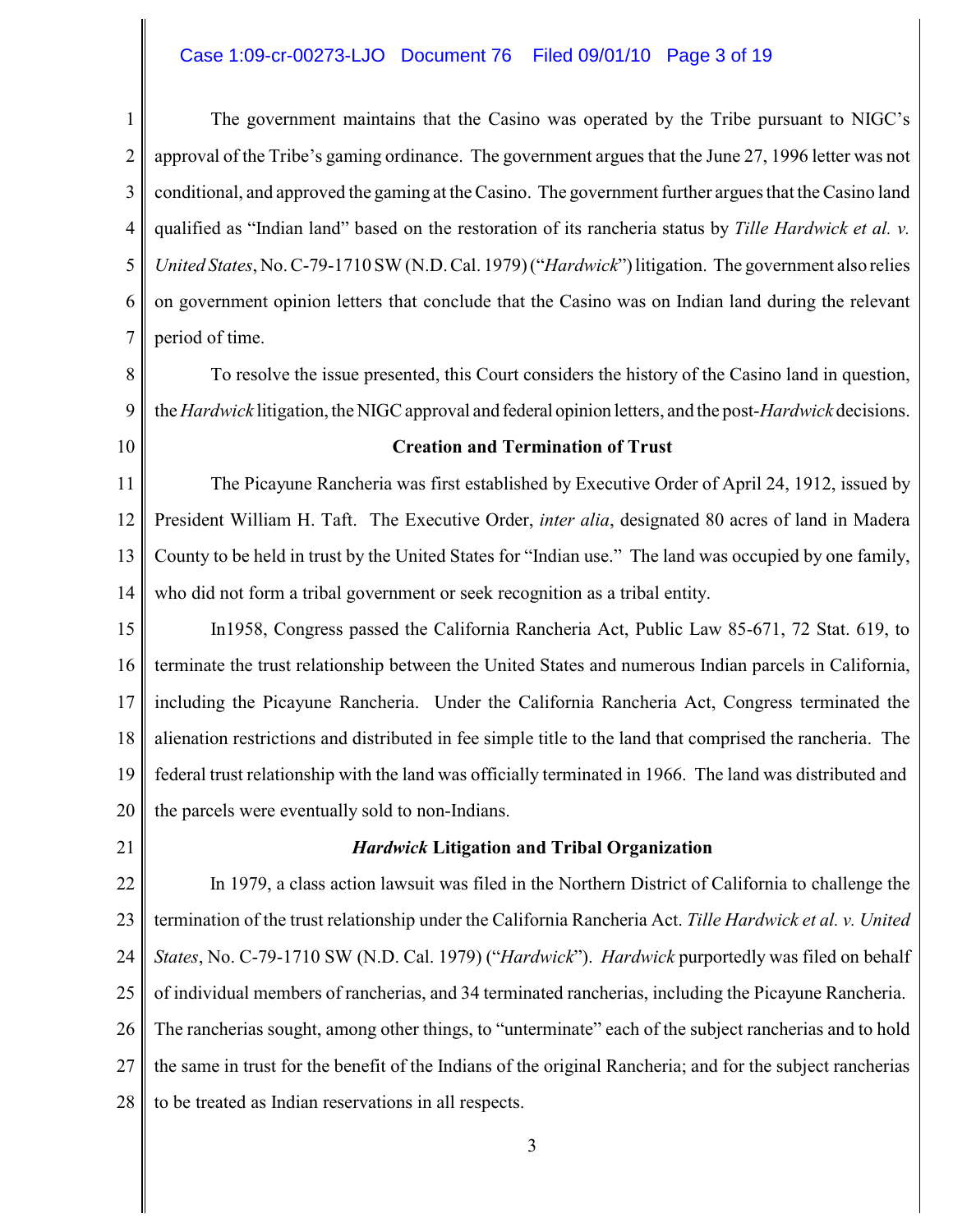# Case 1:09-cr-00273-LJO Document 76 Filed 09/01/10 Page 4 of 19

| 1              | On December 27, 1983, the court entered judgment be entered in favor of some of the <i>Hardwick</i>                                                                               |
|----------------|-----------------------------------------------------------------------------------------------------------------------------------------------------------------------------------|
| $\overline{2}$ | plaintiffs according to the terms of a stipulation for entry of judgment filed by the parties on August 2,                                                                        |
| 3              | 1983 ("1983 Stipulation"). The 1983 Stipulation identifies the Picayune Rancheria as one of the 17                                                                                |
| 4              | rancherias subject to its provisions. The 1983 Stipulation restored the Indian status of the named                                                                                |
| 5              | plaintiffs and other class members of the 17 rancherias. The 1983 Stipulation provided a mechanism for                                                                            |
| 6              | owners of fee land to re-submit previous lands to the United States to hold in trust for the benefit of the                                                                       |
| 7              | Tribes. The 1983 Stipulation provided, however, that the Court:                                                                                                                   |
| 8              | shall not include in any judgment entered pursuant to this stipulation any determination<br>of whether or to what extent the boundaries of the rancherias listed and described in |
| 9              | paragraph 1 shall be restored and shall retain jurisdiction to resolve this issue in further                                                                                      |
| 10             | proceedings herein.                                                                                                                                                               |
| 11             | 1983 Stipulation, para. 5. The 1983 Stipulation was signed by the United States federal defendants and                                                                            |
| 12             | the class action plaintiffs' attorney.                                                                                                                                            |
| 13             | The Tribe did not take immediate action to organize its government after entry of the 1983                                                                                        |
| 14             | Stipulation and judgment. The Tribe held its first formal meeting to organize its tribal government in                                                                            |
| 15             | August 1986. Internal disputes over Tribal control erupted, factions emerged, and subsequent dueling                                                                              |
| 16             | applications for approval were denied.                                                                                                                                            |
| 17             | While the Tribe was organizing its government, questions arose as to the boundaries of the                                                                                        |
| 18             | rancheria, and as to the tax consequences flowing from the termination and later restoration of the Tribe.                                                                        |
| 19             | In 1987, the Picayune Rancheria and the County of Madera entered into a stipulation for entry of                                                                                  |
| 20             | judgment ("1987 Stipulation"). Pursuant to the 1987 Stipulation, the Picayune Rancheria was "never"                                                                               |
| 21             | and is "not now lawfully terminated under the California Rancheria Act" because "the requirements of                                                                              |
| 22             | section 3 of the [California Rancheria] Act were not fulfilled prior to the conveyance of the deeds to the                                                                        |
| 23             | Rancheria Parcels." Pursuant to the 1987 Stipulation, the "original boundaries" of the rancheria was                                                                              |
| 24             | "restored, and all land within these restored boundaries[was] declared to be 'Indian Country." <sup>1</sup> The                                                                   |
| 25             |                                                                                                                                                                                   |
| 26             | <sup>1</sup> Indian County, as defined by 18 U.S.C. §1151, includes:                                                                                                              |
| 27             | (a) all land within the limits of any Indian reservation under the jurisdiction of the United States                                                                              |

(a) all land within the limits of any Indian reservation under the jurisdiction of the United States Government, notwithstanding the issuance of any patent, and, including rights-of-way running through the reservation, (b) all dependent Indian communities within the borders of the United States whether within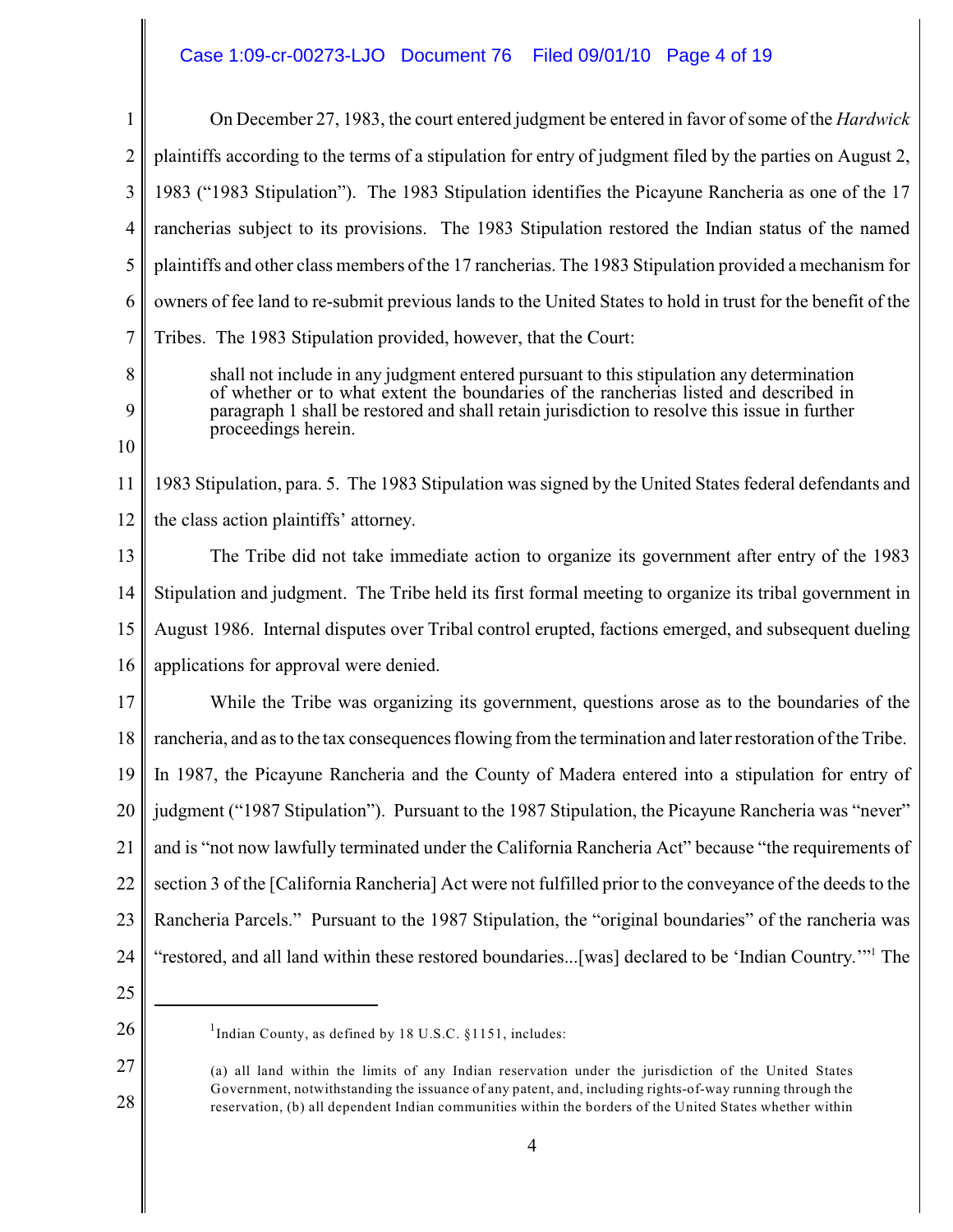### Case 1:09-cr-00273-LJO Document 76 Filed 09/01/10 Page 5 of 19

1 2 3 4 parties agreed further that Picayune Rancheria "shall be treated by the County of Madera and the United States of America, [sic] as any other federally recognized Indian Reservation." The 1987 Stipulation was signed by an attorney for the plaintiffs, and an attorney for the County of Madera. The court entered judgment pursuant to the parties' stipulated terms.

5 6 7 8 At the time of the 1987 Stipulation, there were seven parcels of land within the boundaries of the rancheria. One was held by an Indian, the other six parcels were held by non-Indians. The Tribe as a whole adopted a Tribal Constitution on November 7, 1988. Seeking to re-establish its reservation lands, began purchasing the six parcels. The Tribe re-acquired the last of the parcels in 2002.

9

#### **Approval of Picayune Gaming Compact**

10 11 12 13 14 15 16 17 18 In addition to the 1996 NIGC approval letter, the Tribe entered into a gaming agreement with the State of California that was approved by the NIGC in 2000. On September 10, 1999, the Tribe entered into a Tribal-State Compact with the State of California related to gaming ("Compact"). The Tribe submitted that Compact to the NIGC for review. On May 5, 2000, the United States Department of Interior issued a letter opinion that the Compact "does not violate the Indian GamingRegulatoryAct." The May 5, 2000 letter approved the Compact. Noting that the Compact provides that gaming shall take place on "reservation" land located within Madera County, the letter makes clear, however, that "the terms of this Compact are approved only to the extent that they authorize gaming on 'Indian lands' as defined in IGRA, now or hereafter acquired by the Tribe."

19

#### **Federal Opinions Letters Regarding Casino Indian Lands Status**

20 21 22 23 After the Tribe approved its gaming ordinance, the status of its land as "Indian land" was called into question. A series of opinion letters between 1999-2001 demonstrate that the federal government believed the land to be "Indian lands" as defined by the IGRA. In forming these opinions, the government opinion letters relied on the 1983 and 1987 Stipulations.

- 24 25 A July 2, 1999 letter from the Bureau of Indian Affairs to the Office of the Solicitor responds to a request to submit "data pertaining to the Picayune Rancheria that may assist [the Office] in making a
- 26 27

the original or subsequently acquired territory thereof, and whether within or without the limits of a state, and (c) all Indian allotments, the Indian titles to which have not been extinguished, including rights-of-way running through the same.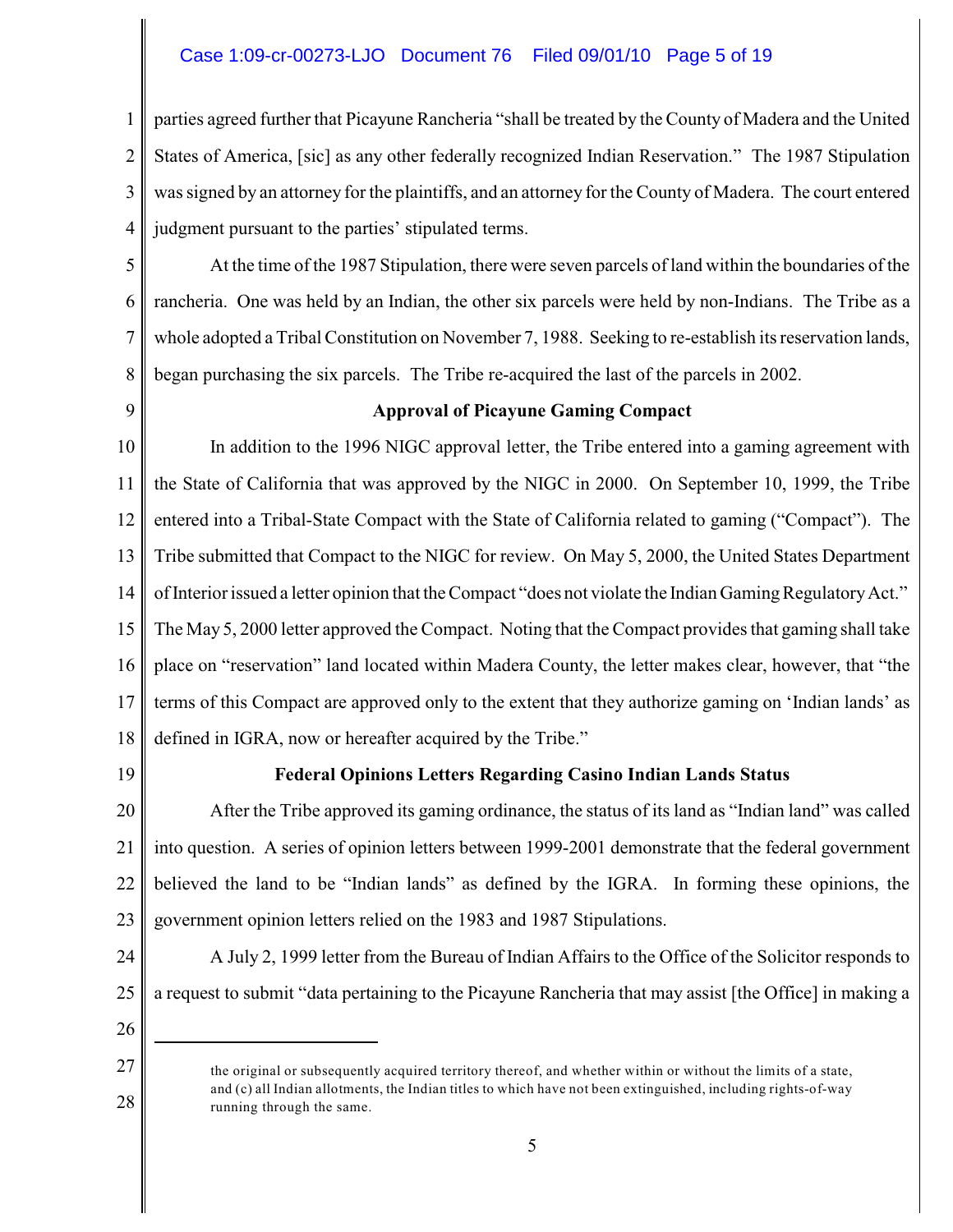### Case 1:09-cr-00273-LJO Document 76 Filed 09/01/10 Page 6 of 19

1 2 3 determination as to whether or not the lands currently being utilized for gaming purposes meet the definition of 'Indian lands' as set forth in" in the IGRA. The July 2, 1999 letter provides the following information:

- [A]s early as 1993, the Picayune Rancheria has discussed its intent to establish a gaming facility. In 1996, the Picayune Rancheria advised of its plans to establish a casino on nontrust lands located within the exterior boundaries of the Picayune Rancheria as reinstated pursuant to the 1987 Stipulation entered by Madera Count in [Hardwick].
- 6 7

4

5

8

9

In the said 1987 Stipulation, Madera County stipulated to the creation of "Indian Country" for all lands within the restored Rancheria boundaries. We have no record that the U.S. stipulated to the restoration of Picayune's boundaries or the creation of Indian Country in Hardwick as was accomplished for other rancherias located in Humbolt, Mendocino, Lake, Plumas, and Tuolumne Counties.

10 11 12 13 14 15 16 17 18 19 20 21 22 23 A March 2, 2000 letter written by the Department of Interior, Division of Indian Affairs ("Department") responded to an NIGC request for "a legal opinion regarding whether fee land in California purchased by the Picayune Tribe in 1996, which is within the boundaries of the Picayune Rancheria, falls within the definition of 'Indian lands'" under the IGRA. The March 2, 2000 letter "conclude[d] that the lands are 'Indian lands' and therefore may be used for Indian gaming operations on the property." In arriving at this conclusion, the Department relied on the 1983 and 1987 Stipulations. The letter explained that in the 1983 Stipulation, the government "agreed that the individual members of the Rancherias would be restored to their status as Indians and the U.S. would recognize the Indian Tribes...of the seventeen rancherias as Indian entities with the same status as they possessed prior to distribution of these Rancherias." The letter recognizes that the United States did not sign the 1987 Stipulation, but takes the position that in signing the underlying 1983 Stipulation, the government anticipated "further proceedings" to determine the boundaries of the Picayune Rancheria. In the March 2, 2000 letter, the government states that "the United States considers itself bound by both stipulations." The March 2, 2000 letter affirms that the land qualifies as "Indian lands" as a reservation.

24 25 26 27 28 After the approval of the Compact by the NIGC, the State of California questioned "whether the casino will be operating on a reservation." In a December 3, 2001 letter to the State of California, the NIGC "adopted the Department of Interior's views," "concurr[ed] with the Department" and "likewise conclude[d] that the proposed gaming operation is located on lands considered "Indian lands" pursuant to" the IGCA. The December 3, 2001 letter noted the Department's conclusion "was based largely" on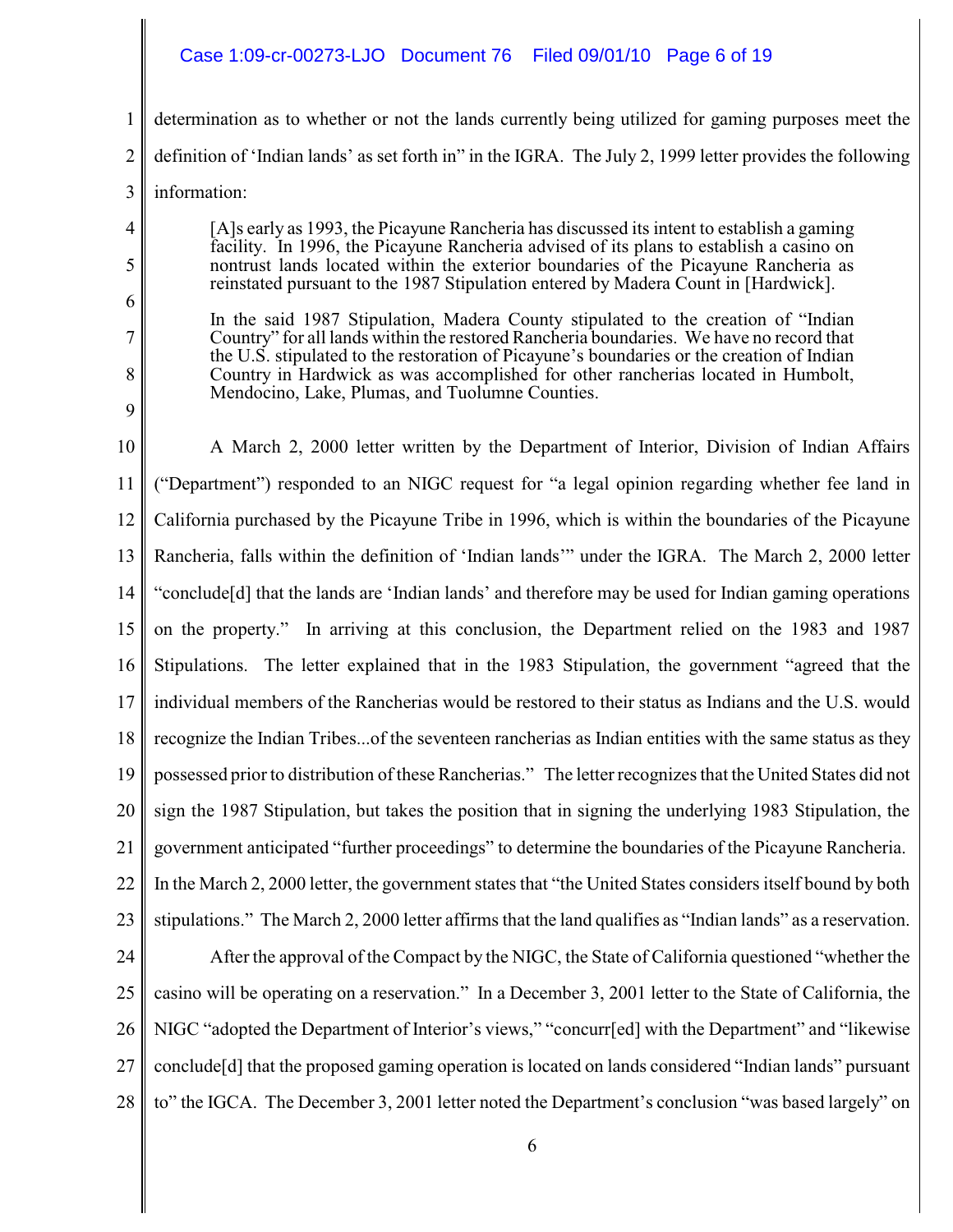#### Case 1:09-cr-00273-LJO Document 76 Filed 09/01/10 Page 7 of 19

1 2 3 4 5 6 7 the *Hardwick* litigation and stipulations. The NIGC also concludes that the Picayune land proposed for gaming "should be treated as a reservation," and qualifies as Indian lands pursuant to 25 U.S.C. §2703(4)(A). In addition, because the land qualifies as reservation, the NIGC concluded that the land need not be taken into trust to qualify as "Indian lands" under the IGRA. The NIGC's December 3, 2001 opinion letter also relies on the Hardwick litigation and stipulations as well as a subsequent case interpreting the litigation, *Government Council of Pinoleville Indian Community v. Mendocino County*, 684 F. Supp. 12042 (N.D. Cal. 1988).

8

#### **Post-***Hardwick* **Litigation**

9 10 11 In 2003, the Tribe completed construction of the Casino. The County of Madera re-assessed the value of the property's ad valorem property tax liability and attempted to assesses the taxes against the Tribe. The Tribe disputed tax liability.

12 13 14 15 16 17 18 19 20 21 In 2004, the County of Madera moved to enforce the judgment of the 1987 Stipulation in Northern District of California, relying on a provision of the 1987 Stipulation related to the assessment of ad valorem taxes. The motion was denied in a May 19, 2004 order. The court concluded that because the Tribe had not yet been organized at the time of the 1987 Stipulation, the Tribe could not have been a party to either the *Hardwick* litigation or to the 1987 Stipulation. The court recognized that the Tribe was a federally recognized Tribe in 1983, based on the 1983 Stipulation, but that because the Tribe had not waived its sovereign immunity expressly, the Tribe could not be bound by the 1987 Stipulation and judgment. The court denied the motion on the alternative grounds that the 1987 Stipulation would not provide the relief sought by the County of Madera. The court denied a subsequent motion for reconsideration on October 13, 2004.

22

23 24 25 Rather than appeal the Northern District's decision, the County of Madera filed an in rem action in Madera County Superior Court on October 25, 2004. The action sought declaratory relief as to the taxability of the land owned in fee by the Tribe. The Tribe moved to quash or dismiss the in rem complaint.

26 27 28 In 2006, the Tribe decided to expand the Casino to include additional hotel rooms, a weight room and spa facility, additional parking facilities, improved waste water treatment plant, warehouse storage facility and a children's area. On September 1, 2006, the County of Madera sent the Tribe a letter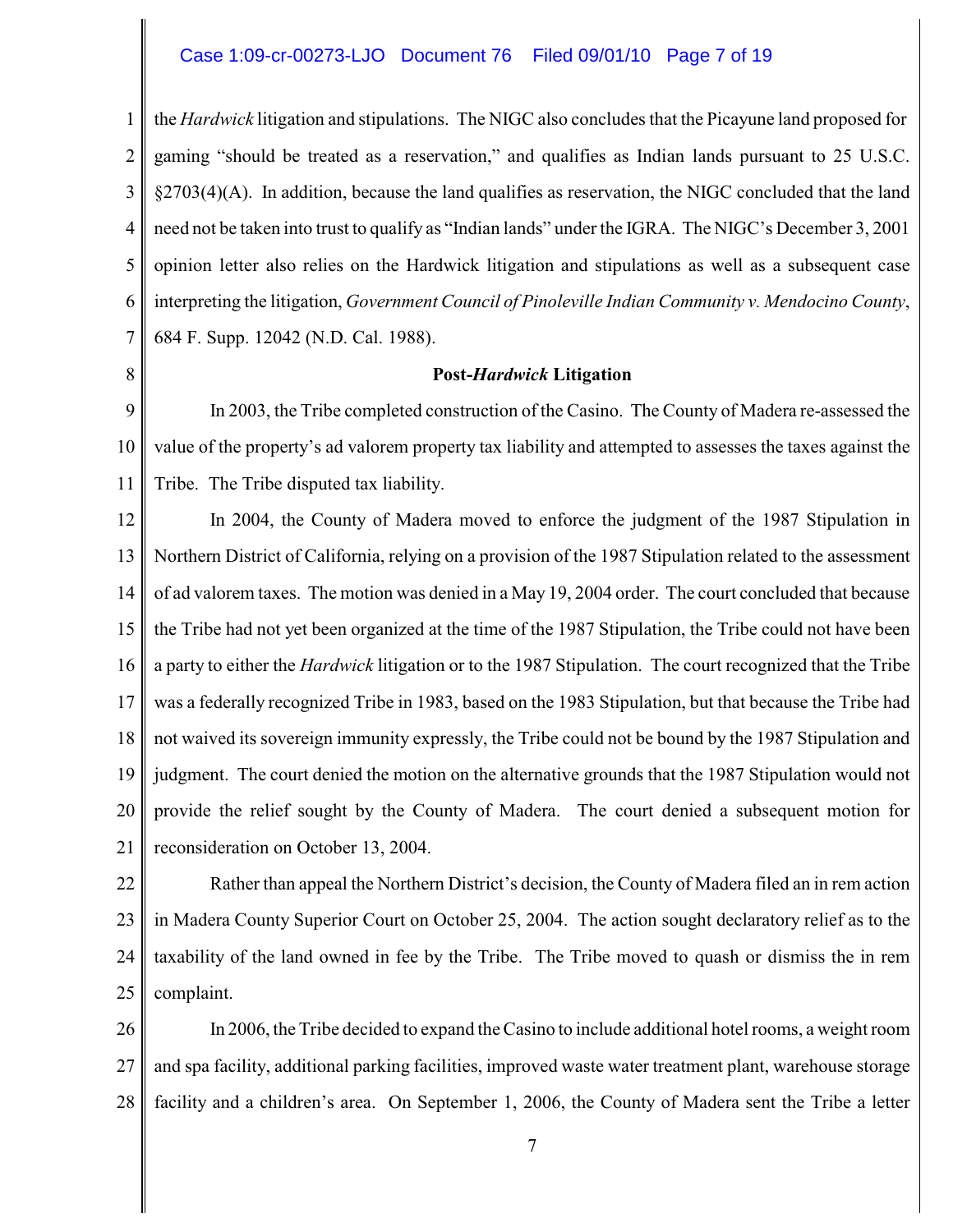#### Case 1:09-cr-00273-LJO Document 76 Filed 09/01/10 Page 8 of 19

1 2 3 4 5 asserting for the first time that the California Environmental Quality Act ("CEQA") government the Casino's expansion and indicated that the Tribe must not proceed with the expansion without acquiring the necessary permits. The Tribe brought a motion in the Northern District to enforce the 1987 Stipulation. Because the court had determined that the Tribe was a non-party in 2004, the Tribe argued that it could enforce the 1987 Stipulation as an intended third party beneficiary of the 1987 Stipulation.

6 7 8 9 After the Tribe filed the 2006 motion to enforce judgment, but before the motion was heard, County of Madera filed a second state court action in Madera County Superior Court seeking to restrain the Tribe from proceeding with the expansion of the Casino. The Tribe removed that action to the Eastern District of California.

10 11 12 13 14 15 16 17 In its December 6, 2006 opinion, the Northern District reiterated its prior conclusion that the Tribe is not a party to the 1987 Stipulated Judgment. In its order, the court noted that the Tribe's arguments are based not only on the 1987 Stipulation, but are also grounded in federal law, the Compact, the Memorandum of Understanding between the Tribe and County of Madera, and the County's alleged waiver of jurisdiction over the Casino. The court concluded that "these matters go far beyond the scope of the 1987 Stipulated Judgment, and thus more properlyaddressed in a new action for declaratoryrelief. Accordingly, the Court will deny the Tribe's motion for enforcement of judgment without prejudice to the Tribe's filing of a declaratory relief action."

18 19 20 21 22 23 24 Less than a week later, the Madera County Superior Court issued its decision on the pending motion to quash or dismiss the in rem complaint. In a December 12, 2006 opinion, the court found that it had in rem jurisdiction over the Casino land, because the property was held in fee simple as opposed to being held in trust, and the property was physically located within a local government entity of the State. The court further found that it *Hardwick* litigation did not divest the court of in rem jurisdiction, in part, because the Northern District found in its 2004 and 2006 orders that it lacked personal jurisdiction over the Tribe.

25 26 27 28 In a December 18, 2006 decision, the Eastern District of California issued an order on the motions for remand, transfer, and for a temporary restraining order that were pending the case the Tribe removed to that court*. County of Madera v. Picayune Rancheria of Chukchansi Indians*, 467 F. Supp. 2d. 993 (E.D. Cal. 2006). The court granted the County's motion to remand and denied as moot the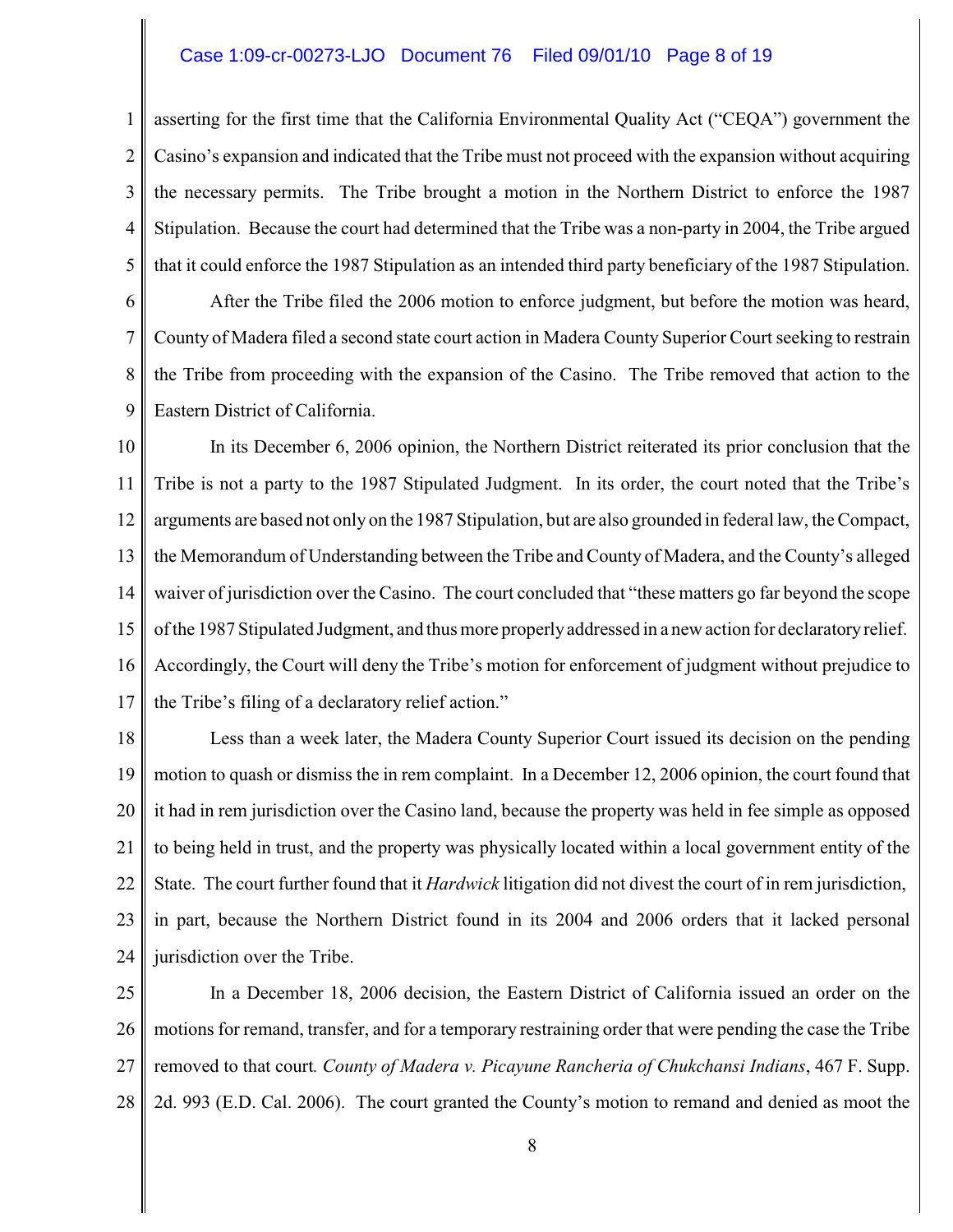#### Case 1:09-cr-00273-LJO Document 76 Filed 09/01/10 Page 9 of 19

1 2 3 4 5 motion to transfer venue to the Northern District, and the motion for a temporary restraining order. The court found that it lacked jurisdiction over the action because both parties agreed that the court lacked jurisdiction (although for different reasons), and the complaint does not allege a federal claim on its face. Accordingly, the court remanded the action back to the Madera County Superior Court for further proceedings.

6 7 8 9 10 11 12 13 14 15 Based on the Northern District's December 9, 2010 dismissal without prejudice, the Tribe filed a declaratory relief action against Madera County in the Northern District on December 12, 2006, and moved to relate that action to the *Hardwick* litigation. That case eventually settled in March 2007. Before it settled, however, the court issued a February 1, 2007 order. In the order, the court recognized that it had ruled previously that the Tribe was not a party to, and was not bound by, the 1987 Stipulated Judgment. Interestingly, the court concluded in its February 1, 2007 order that the Tribe had stated a basis for federal jurisdiction, because the Tribe was seeking a declaration of its rights to occupy and control its tribal lands. Specifically, the court noted that the Tribe was seeking a declaration that it has rights to occupy and control lands that constitute "Indian country." The basis of the Tribe's position was the 1987 Stipulation.

16

#### **Current Status**

17 18 19 20 21 22 On July 31, 2007, all of the land comprising the original Picayune rancheria was placed back into trust, held by the United States. The parties do not dispute that at this time, the land now qualifies as "Indian land" pursuant to 25 U.S.C. §2703(4)(B). On February 2, 2009, the Tribe submitted an amended request for approval of its gaming ordinance to the NIGC. The NIGC approved the Tribe's amended ordinance on March 27, 2009. Accordingly, there is no issue as to the current status of the Casino as Indian land.

23

#### **STANDARD OF REVIEW**

24 25 26 27 28 Mr. Livingston moves to dismiss the indictment pursuant to Fed. R. Crim. P. 12(b)(2). Mr. Livingston may bring a motion that the indictment fails to state an offense at any time during the pendency of the proceedings. Fed. R. Crim. P. 12(b) permits Mr. Livingston to raise any defense "that the court can determine without a trial of the general issue." *Id*.; *United States v. Shortt Accountancy Corp.*, 785 F.2d 1448, 1452 (9th Cir.), *cert. denied*, 478 U.S. 1007 (1986). "A pretrial motion is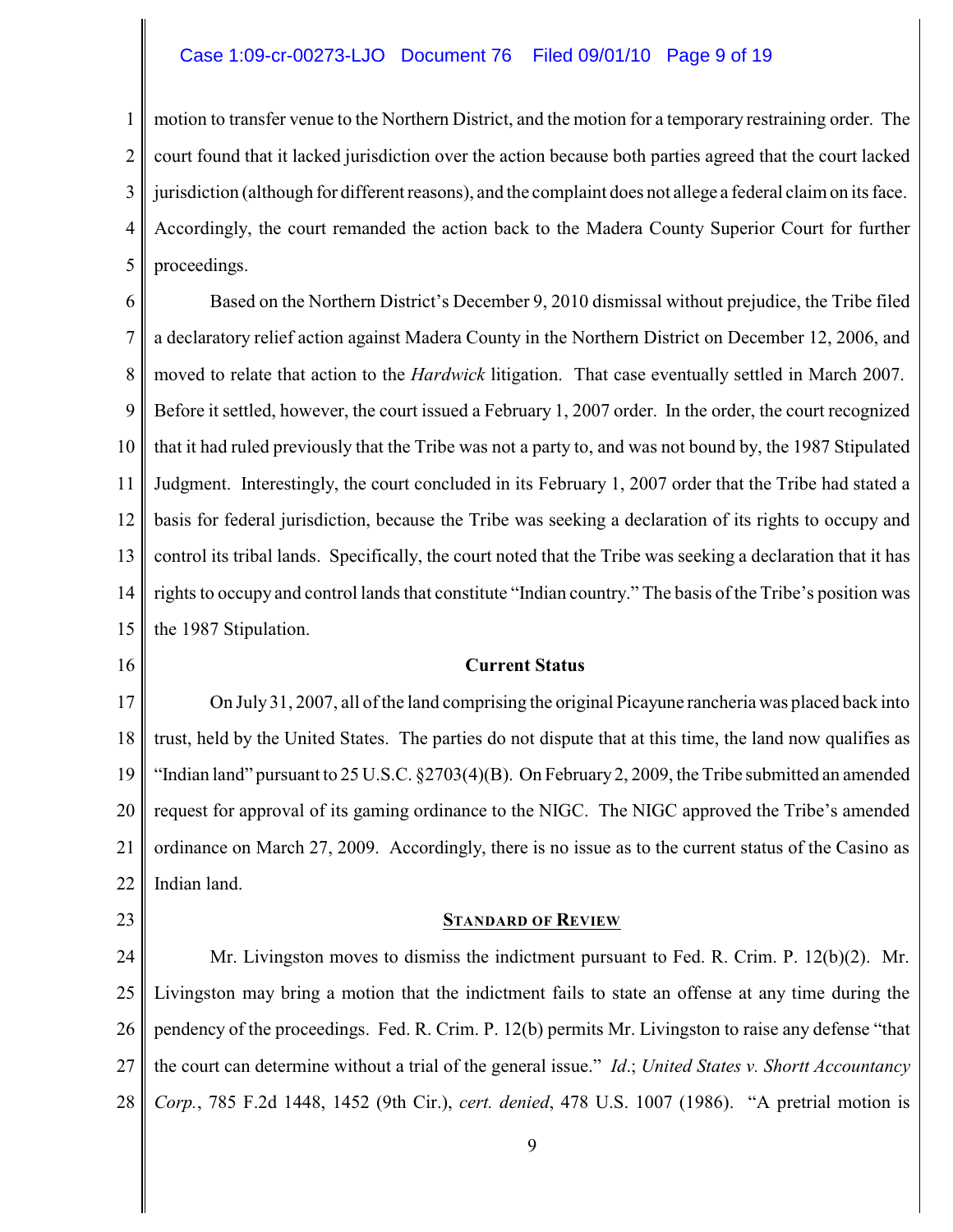#### Case 1:09-cr-00273-LJO Document 76 Filed 09/01/10 Page 10 of 19

1 2 3 4 'capable of determination' before trial if it involves questions of law rather than fact." *Id*. "Whether an information is sufficient to charge a defendant is a particular situation is a question of law." *United States v. Linares*, 921 F.2d 841, 843 (9th Cir. 1990). Accordingly, this Court may decide whether the indictment fails as a matter of law.

5 6 7 8 9 10 11 12 13 14 15 16 17 18 19 20 "A district court may make preliminary findings of fact necessary to decide the questions of law presented by pre-trial motions so long as the court's findings to not invade the province of the ultimate finder of fact." *United States v. Jones*, 542 F.2d, 661, 664 (9th Cir. 1976). "As the ultimate finder of fact is concerned with the general issue of guilt, a motion requiring factual determinations may be decided before trial if 'trial of the facts surrounding the commission of the alleged offense would be of no assistance in determining the validity of the defense.'" *Shortt*, 785 F.2d at 1252 (quoting *United States v. Covington*, 395 U.S. 57, 60 (1969)). A "motion to dismiss the indictment cannot be used as a device for a summary trial of the evidence." *United States v. Boren,* 278 F.3d 911, 914 (9th Cir. 2002);*see also United States v. Sampson*, 371 U.S. 75, 78-79 (1962) ("Of course, none of these charges have been established by evidence, but at this stage of the proceedings the indictment must be tested by its sufficiency to charge an offense."). The "unavailability of Rule 12 in determination of general issues of guilt or innocence ... helps ensure that the respective provinces of the judge and jury are respected...." *United States v. Nukida*, 8 F.3d 665, 670 (9th Cir.1993). Accordingly, if this Court finds that there factual issues going to the guilt of the defendant, this Court must defer those issues to the ultimate factfinder. *United States v. Nukida*, 8 F.3d 665, 669 (9th Cir. 1993) (a Rule 12(b) motion to dismiss is not the proper way to raise a factual defense).

21

#### **DISCUSSION**

22 23 24 25 26 The Court must resolve whether the Casino was operating pursuant to an ordinance approved by the NIGC pursuant to the IGRA to satisfy the element of 18 U.S.C. §1168(b). The parties do not dispute that the California Rancheria Act terminated the rancheria, and that during the relevant time period, the land was not held in trust. Thus, the parties dispute whether the land on which the Casino operated qualified as a "reservation," pursuant to 25 U.S.C. §2703(4)(A).

27 28 Mr. Livingston argues that the Casino was not on "Indian land" during the relevant time period, because Congress had not repealed the California Rancheria Act. Mr. Livingston maintains that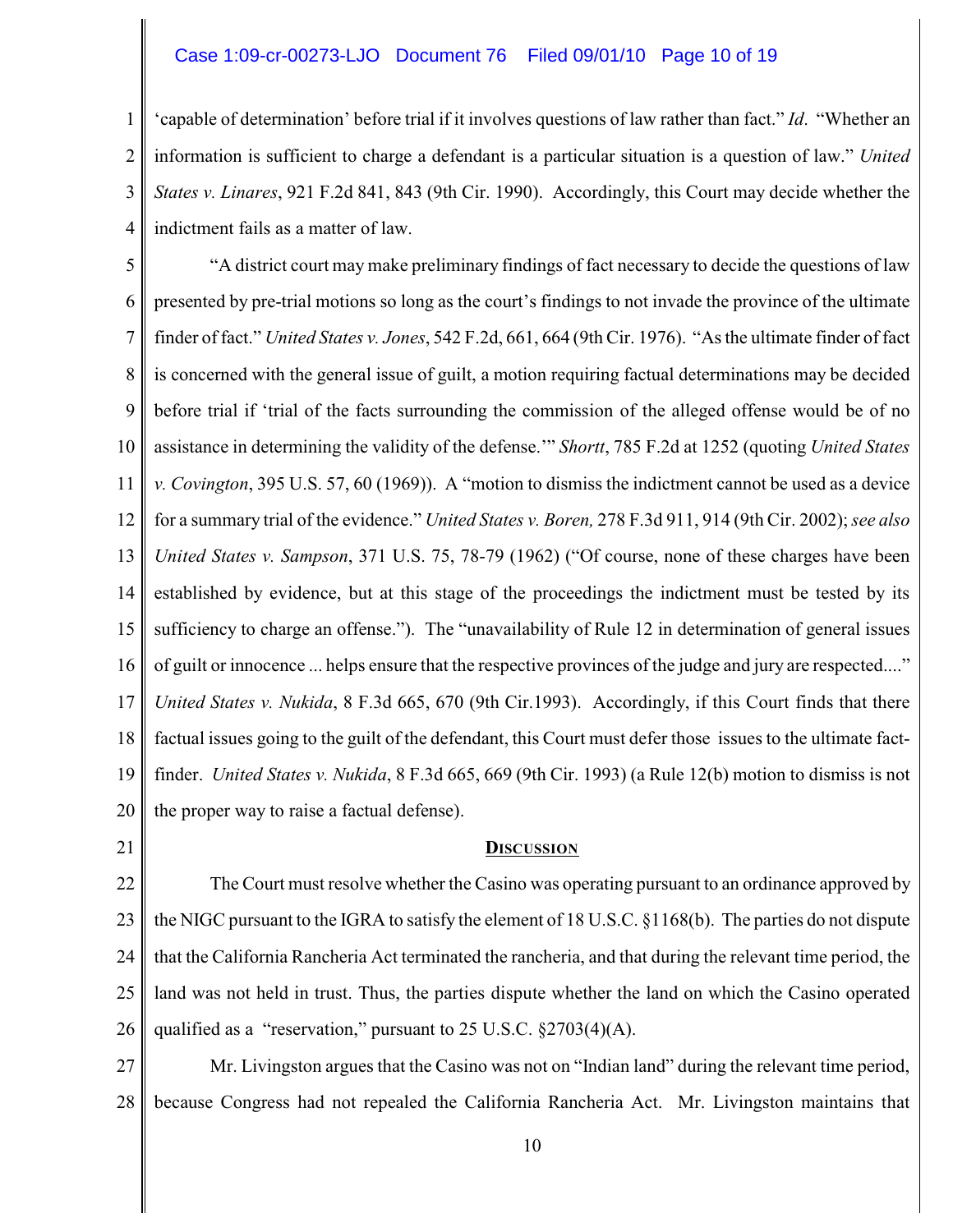#### Case 1:09-cr-00273-LJO Document 76 Filed 09/01/10 Page 11 of 19

1 2 3 4 5 6 7 8 9 10 11 Congress has exclusive power to regulate and dispose of land belonging to the United States pursuant to the Property Clause of the Constitution, U.S. Const. Art. IV, §3, cl. 2, and that the 1983 and 1987 Stipulations could not undo the act of Congress. Mr. Livingston contends that the "touchstone" to determine whether the Rancheria Act diminished the reservation boundaries is Congress' intent at the time the statute was enacted, and that Congress unequivocally intended to terminate the federal trust relationship with the land with the Rancheria Act. Mr. Livingston argues that at no time subsequent to the 1958 California Rancheria Act has Congress repealed the termination of the Picayune Rancheria. Mr. Livingston concludes that the government lacked authority to restore terminated rancherias, the stipulations could not restore the reservation status to the Picayune Rancheria, and because the Tribe failed to place the land back into trust, the land does not qualify as "Indian lands" within the meaning of the IGRA during the relevant time period.

12 13 14 15 16 17 The government argues that the 1983 and 1987 Stipulations restored the Tribe and its land as a reservation, qualifying the land as "Indian land" within the meaning of IGRA. In addition, the government argues that the June 27, 2006 approval letter was unlimited and not site specific. The government contends that the ordinance was a general approval for gaming on Indian lands that was in effect during the relevant time period. The government concludes that the element of the crime is established.

18 19 20 21 22 In reply, Mr. Livingston counters that the *Hardwick* stipulations, to which neither the United States nor the Tribe was a party, did not restore the land to rancheria status. Mr. Livingston suggests that "every court to consider the 1987 Stipulation has rejected the government's position" and that the government's argument that the 1987 Stipulation restored the status of the Picayune land is inconsistent with the post-*Hardwick* cases in the Northern and Eastern Districts and Madera County.

23

The Court considers the parties' arguments in turn.

#### 24 **1. Whether the June 26, 1996 Approval Letter Limited Approval to Indian Lands**

25 26 The Court first considers whether the June 27, 1996 ordinance approval letter satisfies the element of the crime.

27 28 In 1988, Congress passed the IGRA, 100 P.L. 497; 102 Stat. 2467, to regulate gaming on Indian lands. Among other things, the IGRA created the crime of "theft by officers or employees of gaming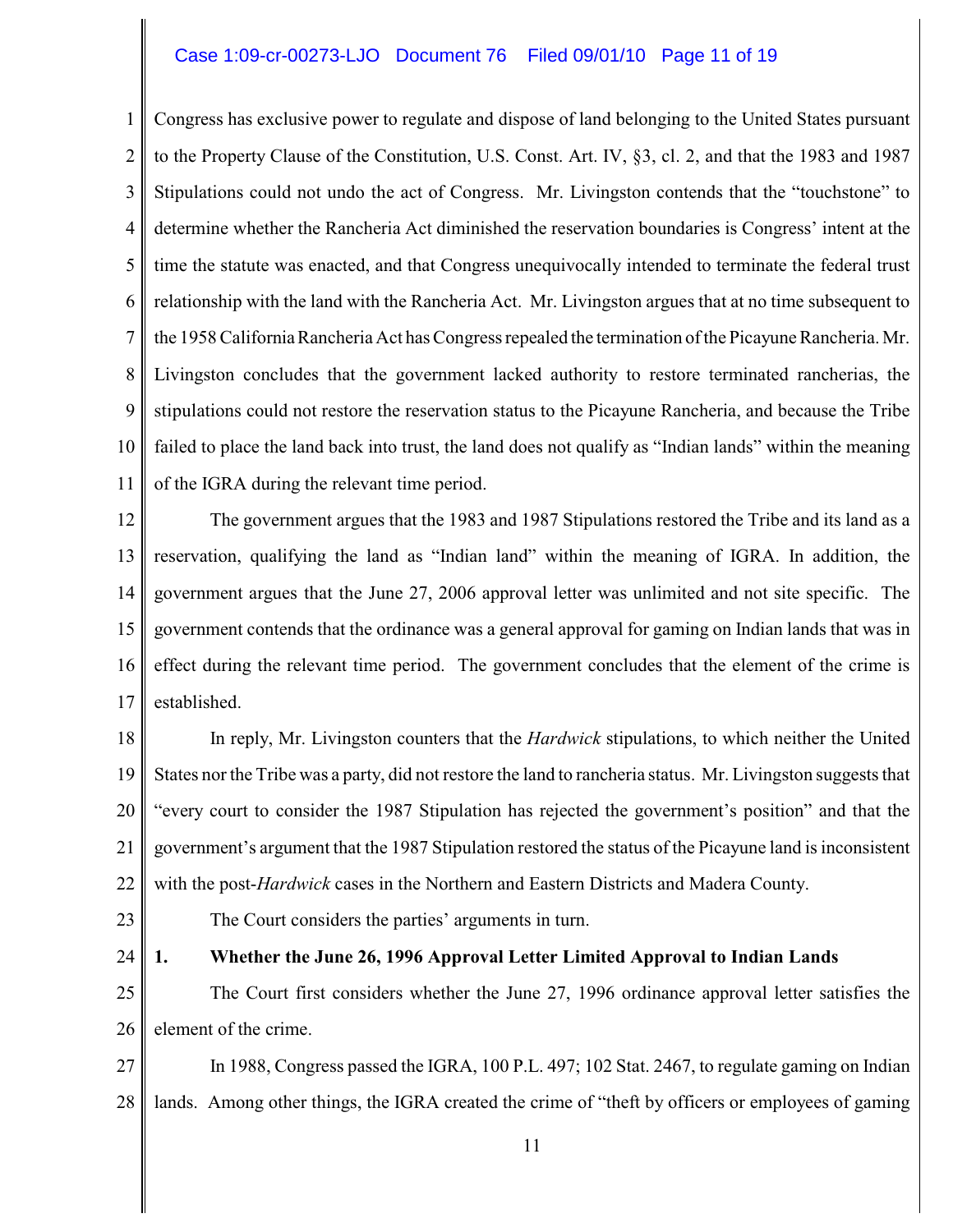|                  | Case 1:09-cr-00273-LJO Document 76<br>Filed 09/01/10 Page 12 of 19                                                                                                                                           |
|------------------|--------------------------------------------------------------------------------------------------------------------------------------------------------------------------------------------------------------|
| $\mathbf{1}$     | establishments on Indian lands." This crime is codified at 18 U.S.C. §1168(b), which provides:                                                                                                               |
| $\overline{2}$   | Whoever, being an officer, employee, or individual licensee of a gaming establishment<br>operated by or for or licensed by an Indian tribe pursuant to an ordinance or resolution                            |
| 3                | approved by the National Indian Gaming Commission, embezzles, abstracts, purloins,<br>willfully misapplies, or takes and carries away with intent to steal, any moneys, funds,                               |
| $\overline{4}$   | assets, or other property of such establishment of a value in excess of \$1,000 shall be<br>fined not more than \$1,000,000 or imprisoned for not more than twenty years, or both.                           |
| 5                |                                                                                                                                                                                                              |
| 6                | Mr. Livingston is charged with two counts of "theft by officers or employees of gaming establishments"                                                                                                       |
| $\boldsymbol{7}$ | on Indian lands." 18 U.S.C. §1168(b).                                                                                                                                                                        |
| 8                | No published opinions analyze the elements of this crime. In addition, the Ninth Circuit Manual                                                                                                              |
| 9                | of Model Criminal Jury Instructions has no model jury instruction related to this statute. The parties                                                                                                       |
| 10               | previously stipulated to the following jury instruction, setting forth the elements of this crime:                                                                                                           |
| 11               | Defendant Livingston is charged in Counts One and Two of the Indictment with Theft<br>by an Officer or Employee of a Gaming Establishment on Indian Land, in violation of                                    |
| 12<br>13         | section 1168(b) of Title 18 of the United States Code. For defendant Livingston to be<br>found guilty of this charge, the government must prove each of the following elements<br>beyond a reasonable doubt: |
| 14               | First, defendant Livingston was an officer or employee of an Indian gaming                                                                                                                                   |
| 15               | establishment;<br>Second, the Indian gaming establishment was operated by or for, or licensed by,                                                                                                            |
| 16               | an Indian tribe pursuant to an ordinance or resolution approved by the National Indian<br>Gaming Commission;                                                                                                 |
| 17               | Third, on or about the dates alleged in the Indictment, defendant Livingston<br>will fully embezzled or misapplied, or took with the intent to steal, moneys, funds, assets                                  |
| 18               | or other property of the Indian gaming establishment; and<br>Fourth, that the value of such moneys, funds, assets or other property was in                                                                   |
| 19               | excess of $$1,000$ .                                                                                                                                                                                         |
| 20               | The stipulated jury instruction properly and accurately sets forth the elements of the crime.                                                                                                                |
| 21               | To establish a violation of 18 U.S.C. $\S1168(b)$ , the government bears the burden to prove beyond                                                                                                          |
| 22               | a reasonable doubt, <i>inter alia</i> , that the Casino "was operated by or for, or licensed by an Indian tribe                                                                                              |
| 23               | pursuant to an ordinance or resolution approved by the National Indian Gaming Commission." In this                                                                                                           |
| 24               | motion, defendants bear the burden to establish that the government cannot establish this element.                                                                                                           |
| 25               | As set forth above, the parties do not dispute that the Tribe passed an ordinance in 1996 that was                                                                                                           |
| 26               | approved by the NIGC. Defendants argue that the approval was limited to gaming on Indian lands, and                                                                                                          |
| 27               | because the Casino was not located on Indian lands, the Casino was not operated pursuant to the                                                                                                              |
| 28               | approval. The government argues that since the ordinance is not site specific, the language is "simply                                                                                                       |
|                  | 12                                                                                                                                                                                                           |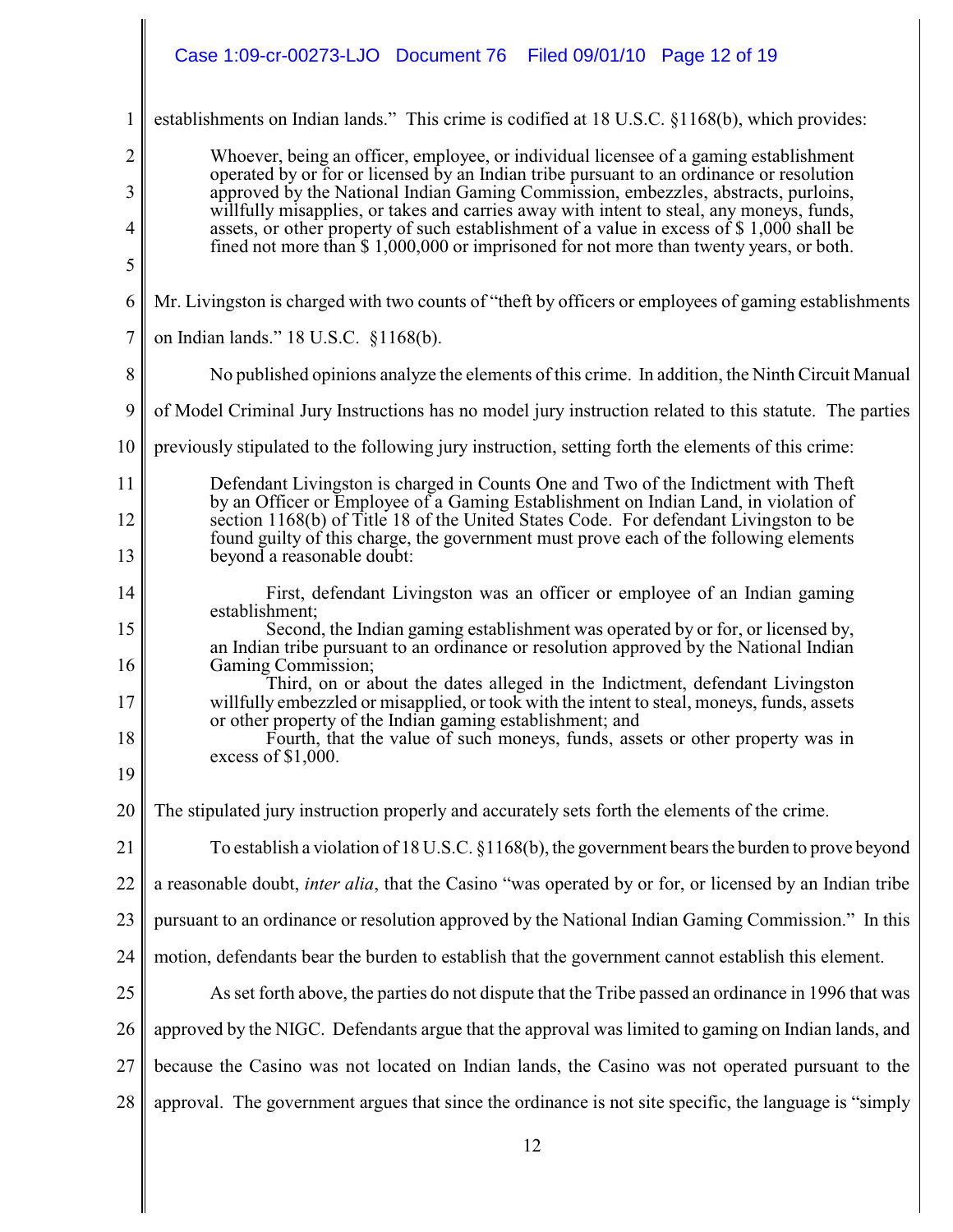# Case 1:09-cr-00273-LJO Document 76 Filed 09/01/10 Page 13 of 19

1 2 a reminder that the Tribe can only game on 'Indian lands.'" For the following reasons, this Court finds the government's argument unpersuasive.

| 3                                | First, the NIGC's June 27, 1996 ordinance approval letter makes clear that the NIGC approves                                                                                                                                                                                                                                                                                                                                                                                                                                                                                                                                                                                                                                                                                                                                                                                                                                   |
|----------------------------------|--------------------------------------------------------------------------------------------------------------------------------------------------------------------------------------------------------------------------------------------------------------------------------------------------------------------------------------------------------------------------------------------------------------------------------------------------------------------------------------------------------------------------------------------------------------------------------------------------------------------------------------------------------------------------------------------------------------------------------------------------------------------------------------------------------------------------------------------------------------------------------------------------------------------------------|
| $\overline{4}$                   | gaming only on Indian lands. The letter explains that "scope of the [NIGC] Chairman's review and                                                                                                                                                                                                                                                                                                                                                                                                                                                                                                                                                                                                                                                                                                                                                                                                                               |
| 5                                | approval is limited to the requirements of the IGRA and the NICG regulations." The letter cautions the                                                                                                                                                                                                                                                                                                                                                                                                                                                                                                                                                                                                                                                                                                                                                                                                                         |
| 6                                | Tribe: "It is important to note that the gaming ordinance is approved for gaming only on Indian lands                                                                                                                                                                                                                                                                                                                                                                                                                                                                                                                                                                                                                                                                                                                                                                                                                          |
| $\overline{7}$                   | as defined in the IGRA." The plain language of the approval letter makes clear that the approval is                                                                                                                                                                                                                                                                                                                                                                                                                                                                                                                                                                                                                                                                                                                                                                                                                            |
| 8                                | limited in scope, and that only gaming on Indian lands is approved by NIGC.                                                                                                                                                                                                                                                                                                                                                                                                                                                                                                                                                                                                                                                                                                                                                                                                                                                    |
| 9                                | Second, the IGRA restricts approval of gaming on Indian lands. The Chairman of the NIGC                                                                                                                                                                                                                                                                                                                                                                                                                                                                                                                                                                                                                                                                                                                                                                                                                                        |
| 10                               | "shall" approve an ordinance onl if it meets the requirements of the IGRA. 25 U.S.C. $\S2710(e)$ . One                                                                                                                                                                                                                                                                                                                                                                                                                                                                                                                                                                                                                                                                                                                                                                                                                         |
| 11                               | of the requirements of NIGC approval of a gaming ordinance is that the gaming establishment must be                                                                                                                                                                                                                                                                                                                                                                                                                                                                                                                                                                                                                                                                                                                                                                                                                            |
| 12                               | located on "Indian lands." "IGRA limits gaming to locations on Indian lands' as defined in 25 U.S.C.                                                                                                                                                                                                                                                                                                                                                                                                                                                                                                                                                                                                                                                                                                                                                                                                                           |
| 13                               | §2703(4)." N. County Comty. Alliance, Inc. v. Salazar, 573 F.3d 738, 741 (9th Cir. 2009) ("North                                                                                                                                                                                                                                                                                                                                                                                                                                                                                                                                                                                                                                                                                                                                                                                                                               |
| 14                               | County"). See also, COHEN'S HANDBOOK ON FEDERAL INDIAN LAW §12.02 (2009) ("Gaming is                                                                                                                                                                                                                                                                                                                                                                                                                                                                                                                                                                                                                                                                                                                                                                                                                                           |
| 15                               | permitted only on <i>Indian lands</i> .") (emphasis in original). As the <i>North County</i> court explained:.                                                                                                                                                                                                                                                                                                                                                                                                                                                                                                                                                                                                                                                                                                                                                                                                                 |
| 16<br>17<br>18<br>19<br>20<br>21 | IGRA provides that Congress finds that "Federal law does not provide clear standards or<br>regulations for the conduct of gaming on <i>Indian lands</i> ." 25 U.S.C. § 2701(3) (emphasis<br>added). IGRA establishes "independent Federal regulatory authority" and "Federal<br>standards" for gaming "on <i>Indian lands</i> ." <i>Id.</i> § 2702(3) (emphasis added). IGRA provides<br>that an Indian tribe can engage in "class II gaming on Indian lands within such tribe's<br>jurisdiction" if certain conditions are met. Id. $\S$ $2710(b)(1)$ (emphasis added). Indian<br>tribes are required to issue separate licenses "for each place, facility, or location on<br><i>Indian lands</i> at which class II gaming is conducted." Id. (emphasis added). IGRA<br>provides that class III gaming "shall be lawful <i>on Indian lands only</i> " if certain conditions<br>are met. Id. $\S 2710(d)(1)$ (emphasis added). |
| 22 <sup>1</sup>                  | North County, 573 F.3d at 744. The IGRA defines "Indian land" as                                                                                                                                                                                                                                                                                                                                                                                                                                                                                                                                                                                                                                                                                                                                                                                                                                                               |
| 23                               | all lands within the limits of any Indian reservation; and<br>(A)                                                                                                                                                                                                                                                                                                                                                                                                                                                                                                                                                                                                                                                                                                                                                                                                                                                              |
| 24                               | (B)<br>any lands title to which is either held in trust by the United States for the benefits of any<br>Indian tribe or individual or held by any Indian tribe or individual subject to restriction<br>by the United States against alienation and over which an Indian tribe exercises                                                                                                                                                                                                                                                                                                                                                                                                                                                                                                                                                                                                                                        |
| 25                               | governmental power.                                                                                                                                                                                                                                                                                                                                                                                                                                                                                                                                                                                                                                                                                                                                                                                                                                                                                                            |
| 26                               | 25 U.S.C. §2703(4). NIGC regulations have further clarified the Indian lands definition, providing that:                                                                                                                                                                                                                                                                                                                                                                                                                                                                                                                                                                                                                                                                                                                                                                                                                       |
| 27                               | "Indian land" means land "within the limits of an Indian reservation." 25 C.R.F.R. § 502.12(a). Thus,                                                                                                                                                                                                                                                                                                                                                                                                                                                                                                                                                                                                                                                                                                                                                                                                                          |
| 28                               | under the IGRA, the NIGC only has power to approve a gaming establish that operates on Indian land.                                                                                                                                                                                                                                                                                                                                                                                                                                                                                                                                                                                                                                                                                                                                                                                                                            |
|                                  | 1 <sup>2</sup>                                                                                                                                                                                                                                                                                                                                                                                                                                                                                                                                                                                                                                                                                                                                                                                                                                                                                                                 |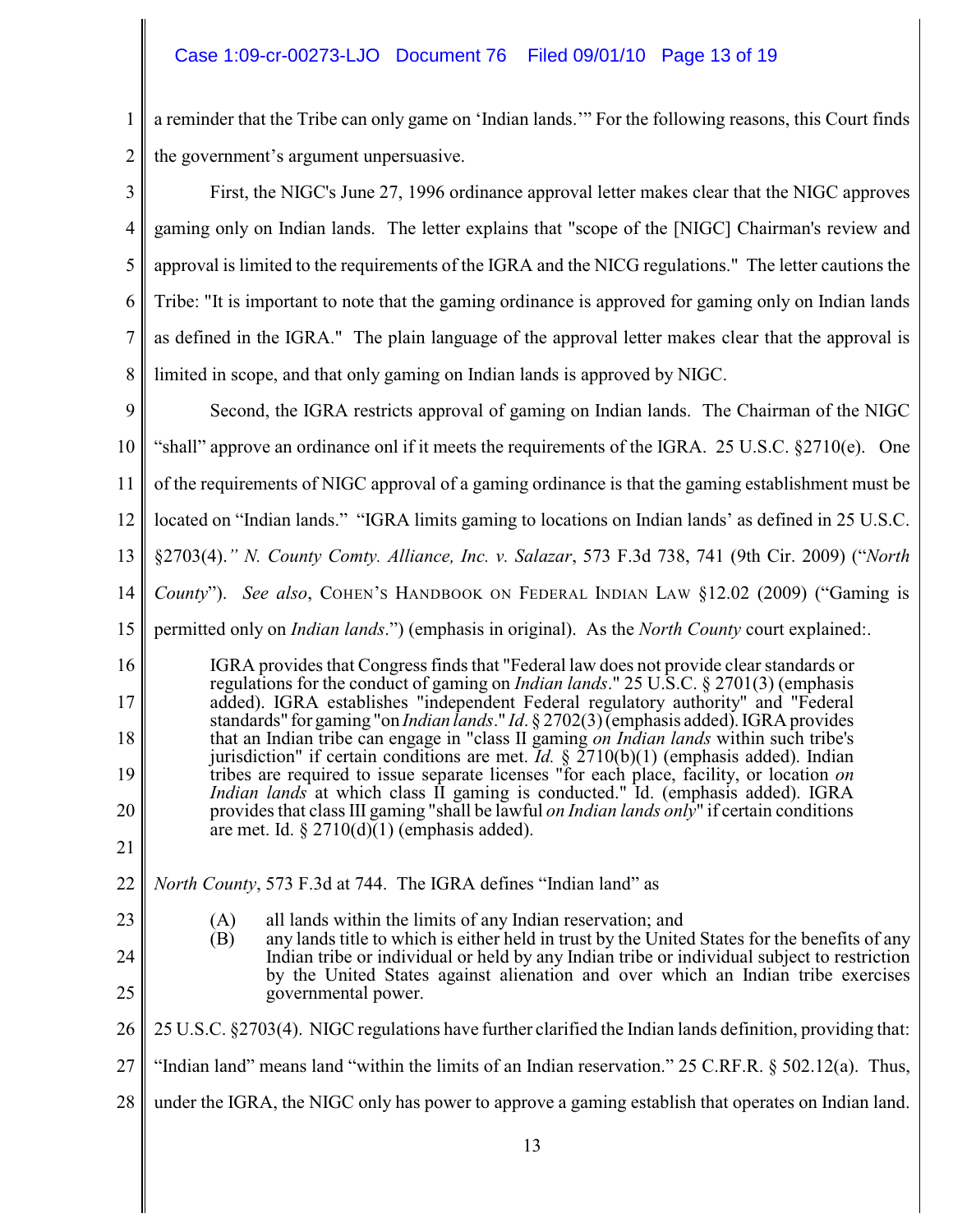#### Case 1:09-cr-00273-LJO Document 76 Filed 09/01/10 Page 14 of 19

1 2 Third, the title of the crime and the information and indictment against Mr. Livingston make clear that the theft must take place on "Indian lands."

3 4 5 6 7 8 Based on the foregoing, this Court finds that the 1996 NIGC approval was subject to a limitation explicitly stated in the approval letter; namely, that the NIGC approved the Tribe's ordinance for gaming only on Indian land." Accordingly, to satisfy the element of this crime, the government must prove at trial beyond a reasonable doubt that Casino was on Indian land at the time in question. To carry his burden on this pre-trial motion to dismiss, Mr. Livingston must prove that the land was not "Indian lands" as a matter of law.

9

## **2. Whether the** *Hardwick* **Court had the Authority to Restore the Terminated Tribe**

10 11 12 13 14 15 16 17 18 Mr. Livingston contends that the clear intent of Congress in passing the California Rancheria Act was to terminate the land, and that an act of Congress repudiating the California Rancheria Act was required to restore the rancheria to "Indian land" status. Mr. Livingston asserts that Congress has the exclusive power under the Property Clause to regulate lands, and that the *Hardwick* Stipulations could not, as a matter of law, undo the California Rancheria Act. Mr. Livingston's argument places importance on Congressional policy at the time the California Rancheria Act was passed, and suggests that this Court ignore the intent of subsequent Congresses and their acts. In considering Mr. Livingston's arguments, this Court places the California Rancheria Act in the context of the Congressional termination policy, which was followed bya period of restoration and self-determination.

19 20 21 22 23 24 25 26 27 28 Termination became an official Indian policy when the House of Representatives passed a resolution on July 1, 1952, directing the Committee on Interior and Insular Affairs to conduct a full investigation into BIA activities and to formulate legislative proposals "designed to promote the earliest practicable termination of all federal supervision and control over Indians." H.R. Rep. No. 82-2503, 82d Cong., 2d Sess. (1952); 1-1COHEN'S HANDBOOK OF FEDERAL INDIAN LAW § 1.06. On August 1, 1953, Congress adopted House Concurrent Resolution 108, declaring a policy of Congress "as rapidly as possible to make the Indians...subject to the same laws and entitled to the same privileges and responsibilities as are applicable to other citizens [and] to end their status as wards." The passage of House Concurrent Resolution 108 motivated Congressional action which led to the passage of multiple termination bills focused primarily on ending the trust relationship between the United States and Indian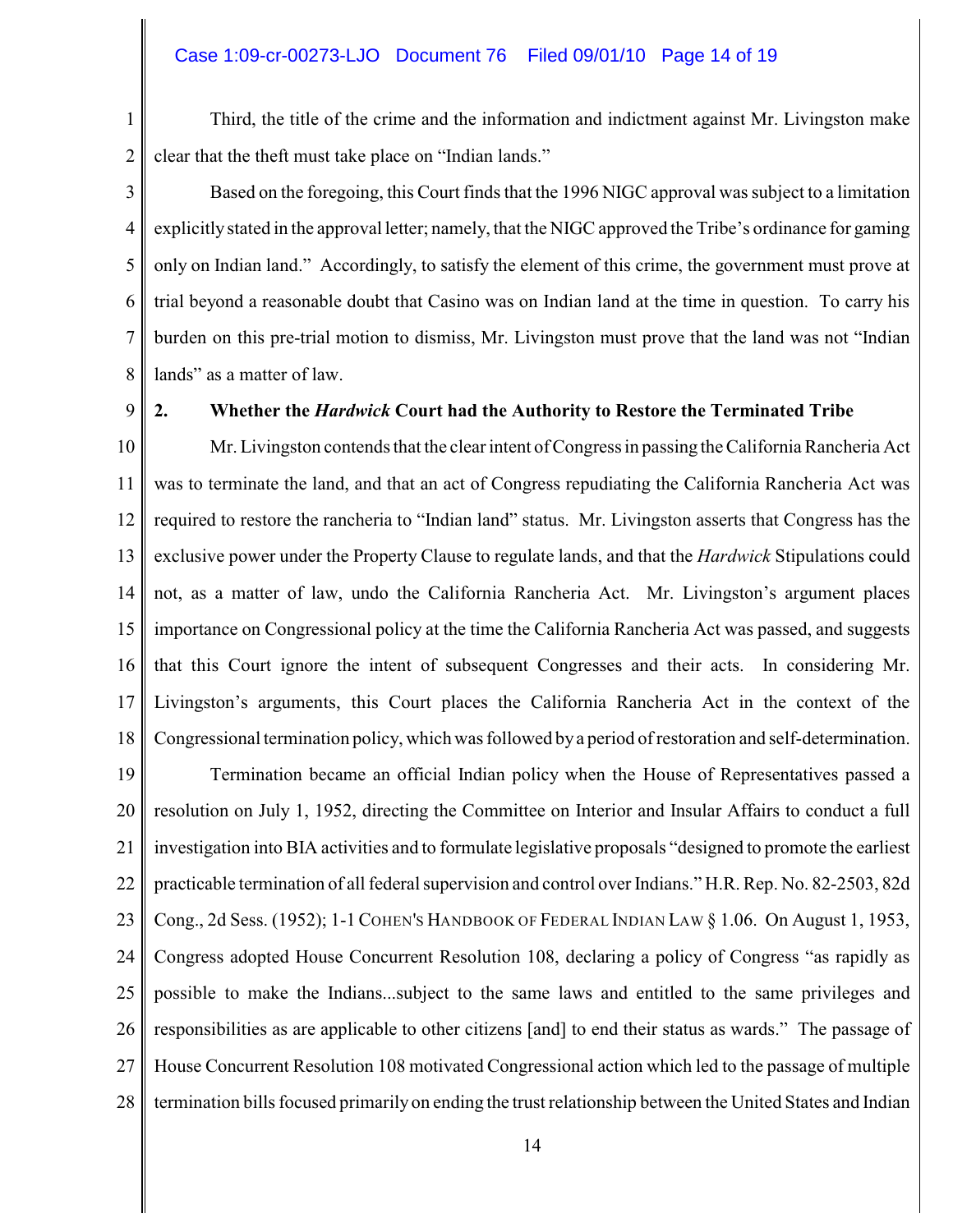#### Case 1:09-cr-00273-LJO Document 76 Filed 09/01/10 Page 15 of 19

1 2 3 4 5 6 tribes, with the ultimate goal to subject Indians to state and federal laws on the same terms as other citizens. In 1954, Congress voted to terminate 70 tribes and bands. Subsequent Congresses terminated additional tribes throughout the country. Termination bills contained many common provisions, and provided for a time period for completion of the termination process, and to allow distribution of property. The California Rancheria Act was passed during this termination period. In all, approximately 110 tribes were terminated by Congress.

7 8 9 10 11 Congress began to rethink its termination policy shortly after the California Rancheria Act passed. A new era of Indian policy began to form that supported government-to-government relationships between the federal government and individual Indian tribes. The Executive Branch implemented a policy to end termination by 1960, and President Nixon urged Congress to adopt a resolution officially repudiating termination.

12 13 14 15 16 17 18 19 20 21 22 Congress passed several acts to mark the end of its termination policy. For example, Congress passed the Indian Civil Rights Act of 1968 which repealed an earlier provision of Public Law 280 that allowed states to assume jurisdiction over Indian country unilaterally. Significantly, Congress passed the Menominee Restoration Act in 1973 ("Restoration Act"), considered to be a symbolic reversal of termination policy. 1-1 COHEN'S HANDBOOK OF FEDERAL INDIAN LAW § 1.07. The Restoration Act reinstated all rights and privileges of the tribe or its members, and authorized the Secretary of the Interior to make grants and to contract with the tribe for the provision of federal services. In 1975, Congress passed a major act of self-governance policy–the Indian Self-Determination and Education Assistance Act. Thus, although Congress did not repudiate the California Rancheria Act specifically, it enacted legislation repugnant to its previous termination policy, and moved forward with restoring many Indian lands and Tribes across the country.

23

24 In 1994, Congress passed Public Law 103-454, 108 Stat. 4791, which includes the following Congressional findings:

- 25 "(1) the Constitution, as interpreted by Federal case law, invests Congress with plenary authority over Indian Affairs;
- 26 27 "(2) ancillary to that authority, the United States has a trust responsibility to recognized Indian tribes, maintains a government-to-government relationship with those tribes, and recognizes the sovereignty of those tribes;
- 28 "(3) Indian tribes presently may be recognized by Act of Congress; by the administrative procedures set forth in part 83 of the Code of Federal Regulations denominated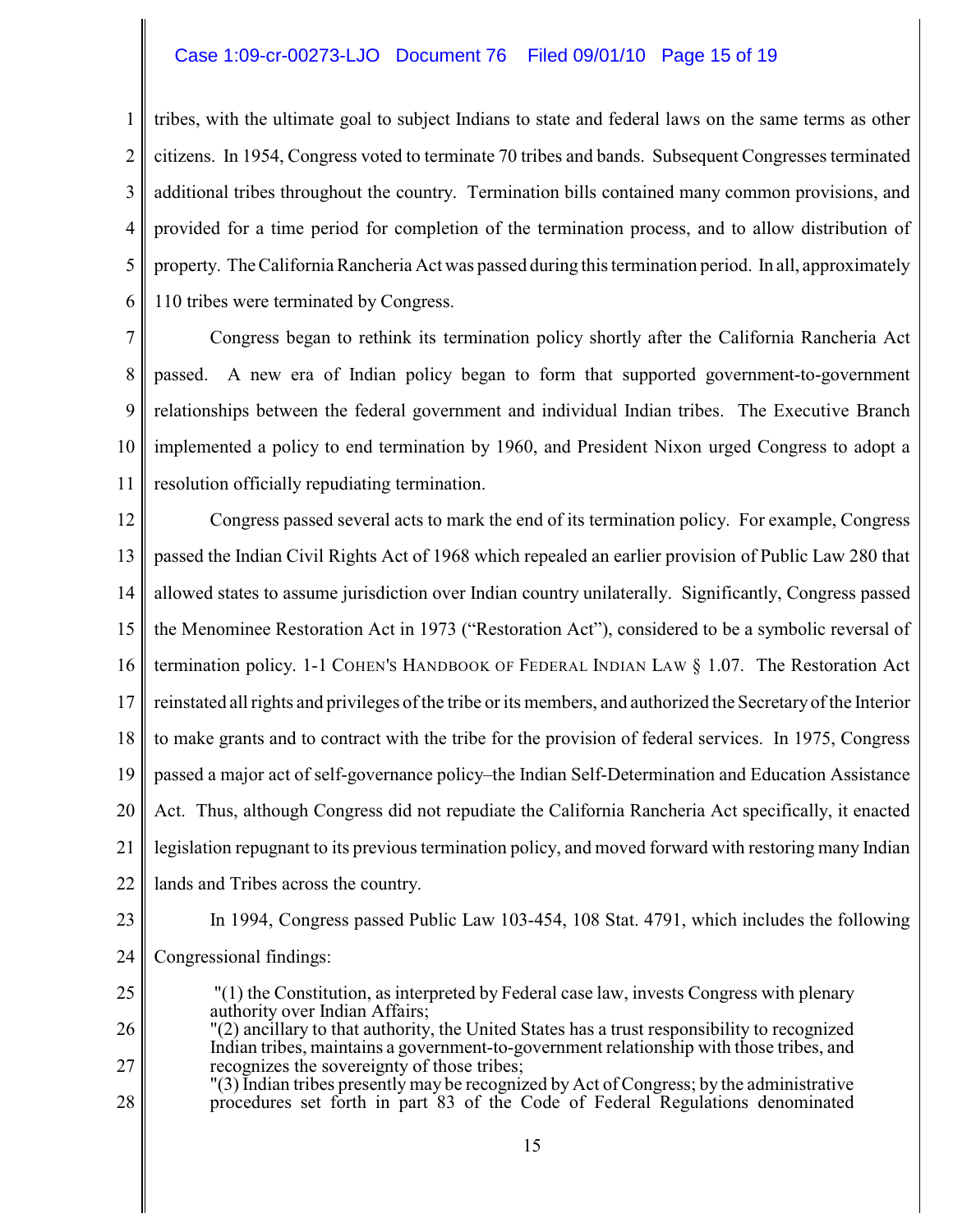|                                                                                  | Case 1:09-cr-00273-LJO Document 76<br>Filed 09/01/10 Page 16 of 19                                                                                                                                                                                                                                                                                                                                                                                                                                                                                                                                                                                                                                                                                                                                                                                                                                                                                                                                                                                                                                                                                                                                                    |
|----------------------------------------------------------------------------------|-----------------------------------------------------------------------------------------------------------------------------------------------------------------------------------------------------------------------------------------------------------------------------------------------------------------------------------------------------------------------------------------------------------------------------------------------------------------------------------------------------------------------------------------------------------------------------------------------------------------------------------------------------------------------------------------------------------------------------------------------------------------------------------------------------------------------------------------------------------------------------------------------------------------------------------------------------------------------------------------------------------------------------------------------------------------------------------------------------------------------------------------------------------------------------------------------------------------------|
| 1<br>$\overline{2}$<br>3<br>$\overline{4}$<br>5<br>6<br>$\overline{7}$<br>8<br>9 | "Procedures for Establishing that an American Indian Group Exists as an Indian Tribe;"<br>or by a decision of a United States court;<br>"(4) a tribe which has been recognized in one of these manners may not be terminated<br>except by an Act of Congress;<br>"(5) Congress has expressly repudiated the policy of terminating recognized Indian tribes,<br>and has actively sought to restore recognition to tribes that previously have been<br>terminated;<br>"(6) the Secretary of the Interior is charged with the responsibility of keeping a list of all<br>federally recognized tribes;<br>"(7) the list published by the Secretary should be accurate, regularly updated, and<br>regularly published, since it is used by the various departments and agencies of the<br>United States to determine the eligibility of certain groups to receive services from the<br>United States; and<br>"(8) the list of federally recognized tribes which the Secretary publishes should reflect<br>all of the federally recognized Indian tribes in the United States which are eligible for the<br>special programs and services provided by the United States to Indians because of their<br>status as Indians.". |
| 10                                                                               | 25 U.S.C. §497a, directives. According to this provision, and contrary to Mr. Livingston's arguments,                                                                                                                                                                                                                                                                                                                                                                                                                                                                                                                                                                                                                                                                                                                                                                                                                                                                                                                                                                                                                                                                                                                 |
| 11                                                                               | Congress "expressly repudiated" the termination policy, and expressly allows a tribe to become                                                                                                                                                                                                                                                                                                                                                                                                                                                                                                                                                                                                                                                                                                                                                                                                                                                                                                                                                                                                                                                                                                                        |
| 12                                                                               | federally-recognized after termination "by a decision of a United States Court."                                                                                                                                                                                                                                                                                                                                                                                                                                                                                                                                                                                                                                                                                                                                                                                                                                                                                                                                                                                                                                                                                                                                      |
| 13                                                                               | In addition, the function of the judiciary is to interpret acts of Congress and the execution of                                                                                                                                                                                                                                                                                                                                                                                                                                                                                                                                                                                                                                                                                                                                                                                                                                                                                                                                                                                                                                                                                                                      |
| 14                                                                               | those acts by the executive branch. In the <i>Hardwick</i> litigation, the plaintiffs challenged the California                                                                                                                                                                                                                                                                                                                                                                                                                                                                                                                                                                                                                                                                                                                                                                                                                                                                                                                                                                                                                                                                                                       |
| 15                                                                               | Rancheria Act and questioned whether the executive branch complied with that law before terminating                                                                                                                                                                                                                                                                                                                                                                                                                                                                                                                                                                                                                                                                                                                                                                                                                                                                                                                                                                                                                                                                                                                   |
| 16                                                                               | the tribes and the trusts. In the 1983 Stipulation and final judgment, it was determined that the executive                                                                                                                                                                                                                                                                                                                                                                                                                                                                                                                                                                                                                                                                                                                                                                                                                                                                                                                                                                                                                                                                                                           |
| 17                                                                               | branch failed to comply with the law, making the termination of the rancherias ineffective. The                                                                                                                                                                                                                                                                                                                                                                                                                                                                                                                                                                                                                                                                                                                                                                                                                                                                                                                                                                                                                                                                                                                       |
| 18                                                                               | <i>Hardwick</i> court had the authority as a co-equal branch of government to review the law and the                                                                                                                                                                                                                                                                                                                                                                                                                                                                                                                                                                                                                                                                                                                                                                                                                                                                                                                                                                                                                                                                                                                  |
| 19                                                                               | Department's execution of it.                                                                                                                                                                                                                                                                                                                                                                                                                                                                                                                                                                                                                                                                                                                                                                                                                                                                                                                                                                                                                                                                                                                                                                                         |
| 20<br>21                                                                         | Whether the <i>Hardwick</i> Stipulations "Unterminated" the California Rancheria Act and<br>3.<br>"Restored" the Picayune land on which the Casino Operated to a Reservation                                                                                                                                                                                                                                                                                                                                                                                                                                                                                                                                                                                                                                                                                                                                                                                                                                                                                                                                                                                                                                          |
| 22                                                                               | In the 1983 Stipulation, the Department admitted that the United States failed to comply with the                                                                                                                                                                                                                                                                                                                                                                                                                                                                                                                                                                                                                                                                                                                                                                                                                                                                                                                                                                                                                                                                                                                     |
| 23                                                                               | Rancheria Act in terminating the Picayune Rancheria and distributing its assets. The Department agreed,                                                                                                                                                                                                                                                                                                                                                                                                                                                                                                                                                                                                                                                                                                                                                                                                                                                                                                                                                                                                                                                                                                               |
| 24                                                                               | among other things, to restore the federal recognition of Picayune Rancheria and its members, to accept                                                                                                                                                                                                                                                                                                                                                                                                                                                                                                                                                                                                                                                                                                                                                                                                                                                                                                                                                                                                                                                                                                               |
| 25                                                                               | in trust certain lands formerly belonging to the tribe, and to process applications for land into trust for                                                                                                                                                                                                                                                                                                                                                                                                                                                                                                                                                                                                                                                                                                                                                                                                                                                                                                                                                                                                                                                                                                           |
| 26                                                                               | other parcels of land. The Plaintiffs agreed, among other things, to release the Defendants and the rest                                                                                                                                                                                                                                                                                                                                                                                                                                                                                                                                                                                                                                                                                                                                                                                                                                                                                                                                                                                                                                                                                                              |
| 27                                                                               | of the federal government from liability arising out of the litigation, to discharge the Department of                                                                                                                                                                                                                                                                                                                                                                                                                                                                                                                                                                                                                                                                                                                                                                                                                                                                                                                                                                                                                                                                                                                |
| 28                                                                               | Health and Human Services from any claims arising after the implementation of the Rancheria Act and                                                                                                                                                                                                                                                                                                                                                                                                                                                                                                                                                                                                                                                                                                                                                                                                                                                                                                                                                                                                                                                                                                                   |
|                                                                                  | 16                                                                                                                                                                                                                                                                                                                                                                                                                                                                                                                                                                                                                                                                                                                                                                                                                                                                                                                                                                                                                                                                                                                                                                                                                    |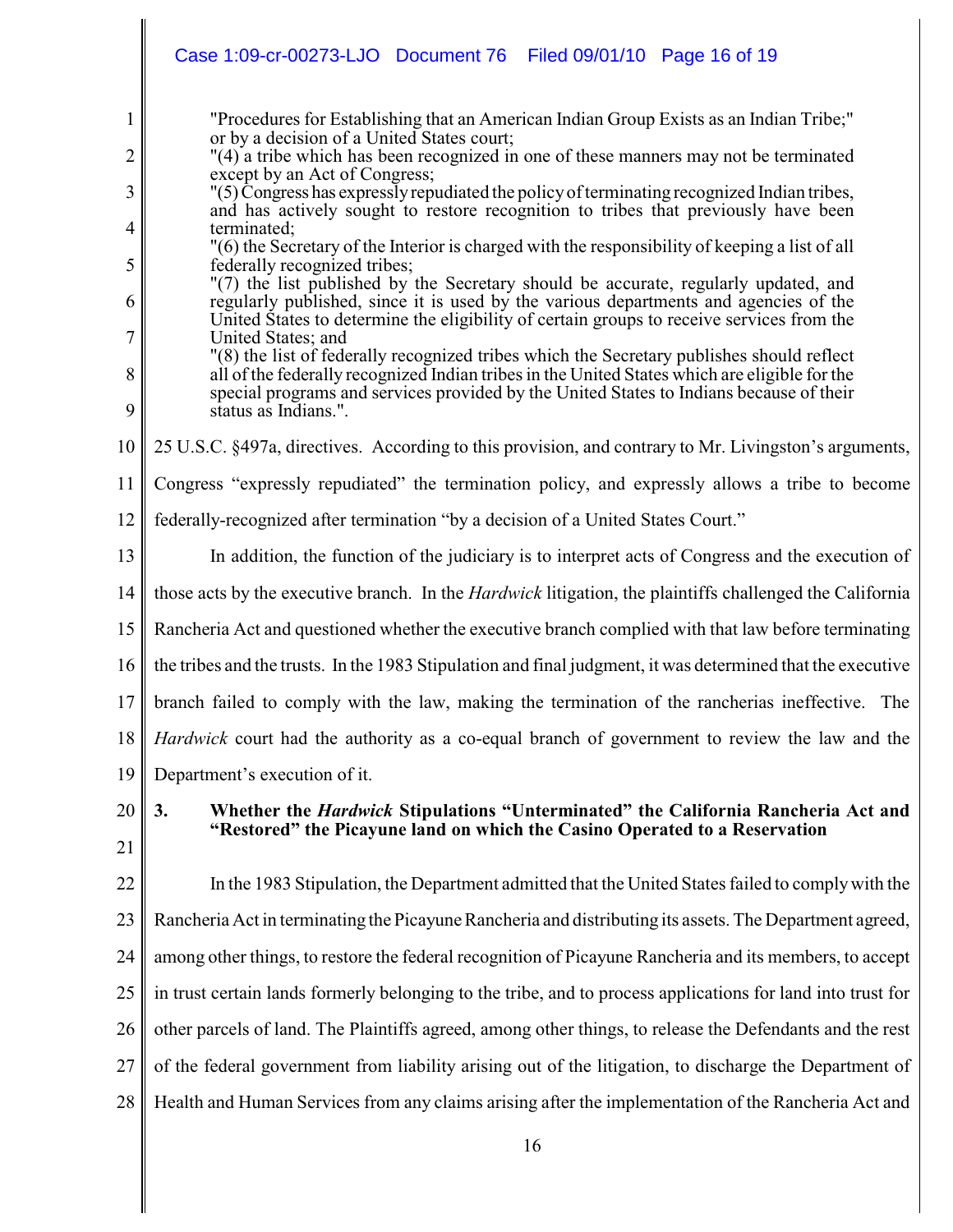#### Case 1:09-cr-00273-LJO Document 76 Filed 09/01/10 Page 17 of 19

1 2 3 4 before the restoration of recognition, and to dismiss its claims with prejudice. Although the 1983 Stipulation did not set the boundaries for the Picayune tribal lands, the Court retained jurisdiction to resolve this issue "in further proceedings herein." The United States agreed to this provision, which ultimately became a final judgment of the court.

5 6 7 8 9 10 11 12 Pursuant to the 1987 Stipulation, the "original boundaries" of the rancheria was "restored, and all land within these restored boundaries...[was] declared to be 'Indian Country.'" The parties agreed further that Picayune Rancheria "shall be treated by the County of Madera and the United States of America, [sic] as any other federally recognized Indian Reservation." According to Stipulation, then, the land in question was restored, declared to be "Indian Counties," and the Picayune Rancheria "shall be treated as a...Reservation." According to these provisions, the Casino, located within the original boundaries of the rancheria, restored, and declared to be treated as a reservation, qualified as "Indian land" pursuant to 25 U.S.C. §2703(4)(A).

13 14 15 16 17 18 19 20 21 22 23 24 Mr. Livingston argues that the parties could not stipulate to overturn an act of Congress. The 1987 Stipulation, however, is a stipulated judgment that was entered by the court. "The Stipulated Judgment in this case is not a settlement agreement but is a legally enforceable judgment subject to Rule 60(b)."*Wilton Miwok Rancheria v. Salazar*, 2010 WL 693420 (N.D. Cal. 2010) (holding that the 1983 Stipulation is a legally enforceable judgment). *See also, e.g., Rufo v. Inmates of Suffolk County Jail*, 502 U.S. 367, 378 (1992) ("There is no suggestion in these cases that a consent decree is not subject to Rule 60(b). A consent decree ... is an agreement that the parties desire and expect will be reflected in, and be enforceable as, a judicial decree that is subject to the rules generally applicable to other judgments and decrees."). Because Congress delegated its authority to allow courts to recognize federally Indian tribes that were terminated under its termination policies, as set forth above, the judgments of the *Hardwick* court may restore the Picayune Tribe and its lands, declare the lands to be "Indian country," and declare that the land shall be treated as a reservation.

25 26 27 28 Mr. Livingston further argues that the 1987 Stipulation cannot restore the Tribe, as a matter of law, because the United States was not a party to it. Although the United States did not sign the 1987 Stipulation, the United States has consistently considered itself bound by the terms of the 1987 Stipulation, including the restoration of the Tribe and its lands to the original boundaries. In 2000 and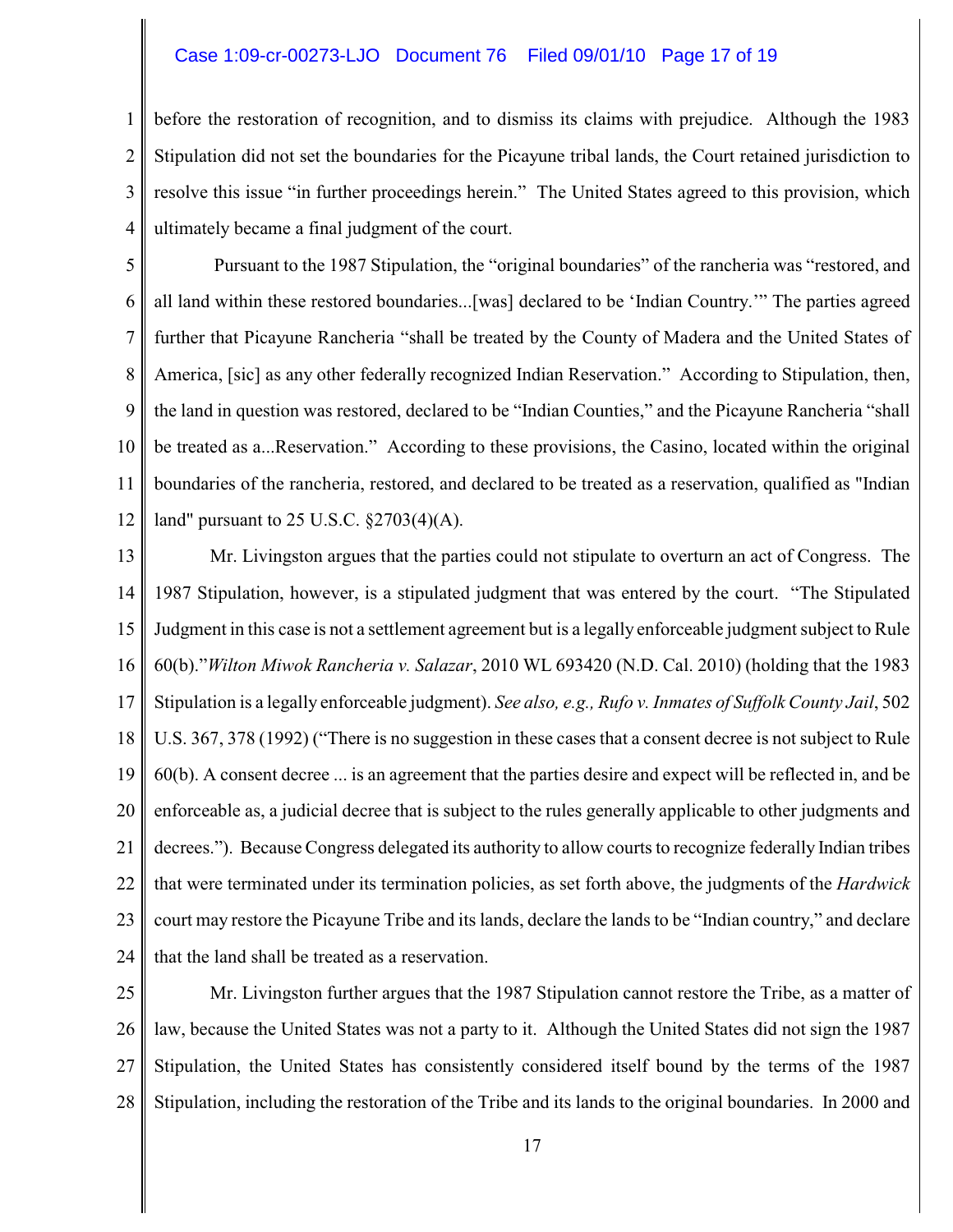#### Case 1:09-cr-00273-LJO Document 76 Filed 09/01/10 Page 18 of 19

1 2 3 4 5 6 2001, the Department and the NIGC both made findings that the land was "Indian land" based on their belief and agreement that the government is bound by the 1987 Stipulation. Since 1987, several challenges have arisen as to the status of the land. Despite these challenges, the government has never waivered from its position that it is bound by 1987 Stipulation. The government's failure to challenge the judgment stronglysuggests the conclusion that it is bound to the terms of the agreement through legal acquiescence.

7 8 9 10 11 12 In addition, the agencies' findings that land constituted "Indian land" based on the 1987 Stipulation, among other things, is evidence that Casino was operating pursuant to an NIGC approval of a gaming ordinance, to satisfy the element of the crime. During the relevant time period, there was an NIGC approval of the Tribe's ordinance, a Department opinion letter that the land was Indian land, and an NIGC opinion that the land was Indian land. The government reiterated its position that it is bound by the 1987 Stipulation in a May 7, 2007 opinion letter.

13 14 15 16 17 18 19 20 21 22 The Department has authority from Congress to establish tribal status. Courts have consistently upheld this authority. *See, e.g., Miami Nation of Indiana, Inc. v. U.S. Dep't of Int*., 255 F.3d 342, 346 (7th Cir. 2001) ; *James v. United States Dep't of Health & Human Servs.*, 824 F.2d 1132, 1137 (D.C. Cir. 1987). As set forth above, Congress allows the Department to handle Indian affairs. 25 U.S.C. §497a. But Congress delegated its authority to recognize Indian tribes federally to the executive branch long before 1994. In 1978, Congress passed 25 U.S.C. §§2, 9 to allow the Bureau of Indian Affairs to manage "all Indian affairs and...all matters arising out of Indian relations." Thus, the Department has the authority to make these interpretations, and this Court should accord "considerable weight" to the "executive department's construction of a statutory scheme it is entrusted to administer." *Chevron, U.S.A., Inc. v. Nat. Resources Defense Council, Inc.*, 467 U.S. 837, 844 (1984).

23 24 25 26 27 28 Mr. Livingston asserts that every court that considered the 1987 Stipulation has rejected the government's position that it restored the land to a rancheria. This Court disagrees. The post-*Hardwick* opinions relate only to tax or *in rem* issues. None of the opinions addresses whether the land was "Indian land" during the relevant time. Although the Tribe attempted to get declaratory relief on the issue, the case settled and the land was taken into trust without a post-1987 opinion on the issue of Indian lands. Moreover, none of the opinions suggests that the 1983 and 1987 Stipulations did not